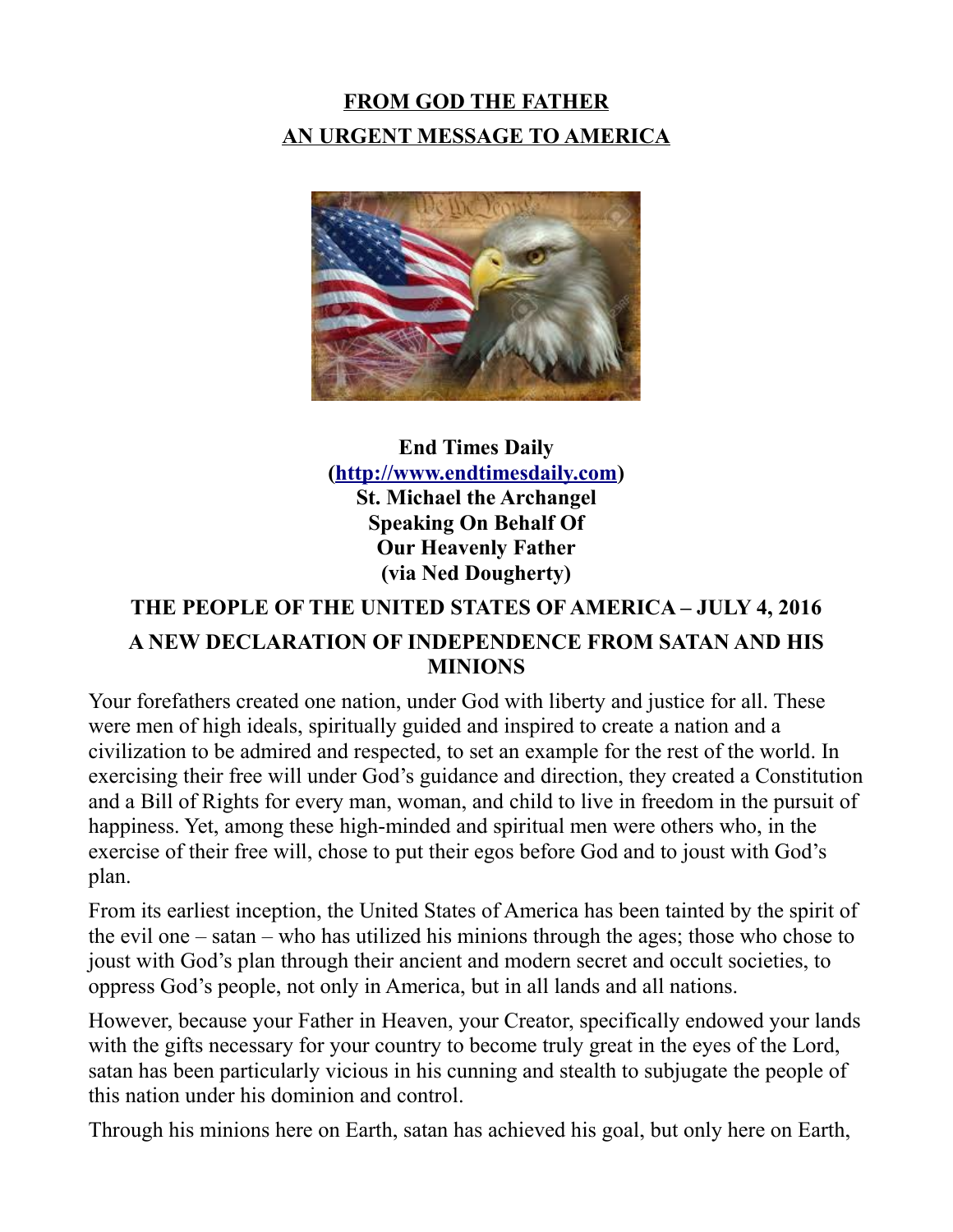for the inhabitants of your land are truly the children of the Father in Heaven and ultimately the evil one will be defeated, and the Heavenly Realms will be your reward, for those of you who choose the Father In Heaven over the evil of satan.

Unfortunately in these end times, as prophesied by both ancient and modern prophecy, your nation has now fallen under the complete control of the enemy, of the evil one, of satan, also known as lucifer; who has also manifested himself as moloch; so many are his deceptive disguises to trick you into his servitude.

**Therefore, you are being asked by the Father in Heaven, individually and as a nation, to declare A NEW DECLARATION OF INDEPENDENCE FROM SATAN AND HIS MINIONS, the tyrants and oppressors who have unlawfully, illegally, and immorally taken control of your executive, legislative, and judicial branches of government.**

**Therefore, you no longer should believe that it is your obligation as good citizens to respect the authority of your government as it is currently comprised and compromised. The authority of those in charge is not vested in them by the Father in Heaven, or by His Son, Jesus Christ, Your Lord and Saviour.**

The power that the current establishment exercises is the power of darkness that comes from the primordial darkness that is the snake pit of the prince of darkness, satan, otherwise known as lucifer. You shall know him by those who worship him in secrecy; by those who lurk in the shadows of your government; controlling the puppet strings of the evil one's minions in the executive office, in your legislative bodies, and in your judicial courts, wherein you have become a nation of death, not of life.

## **What happened, America?**

240 years ago, you declared your independence from tyranny and oppression. Now the tyrants and oppressors have tricked you into believing you are free, for their leader, now and then, is satan, the ruler of the dark world, who has seduced and tricked you into being his slave.

## **What happened, America?**

You were the nation gifted by God to be a powerful example to the rest of the world. Now you have forfeited your position in the eyes of the Lord.

### **What happened, America?**

From sea to shining sea, you were given natural riches and resources far beyond any other nation or land in the modern world, and you allowed the tyrants and oppressors to monopolize and capitalize your God-given riches and resources for their own personal greed-filled desires and enrichment at the expense of the people of your nation. The time will soon come when the minions of satan will completely deny you access to the riches and resources that God has provided for all mankind, not just for the few despots who control you now.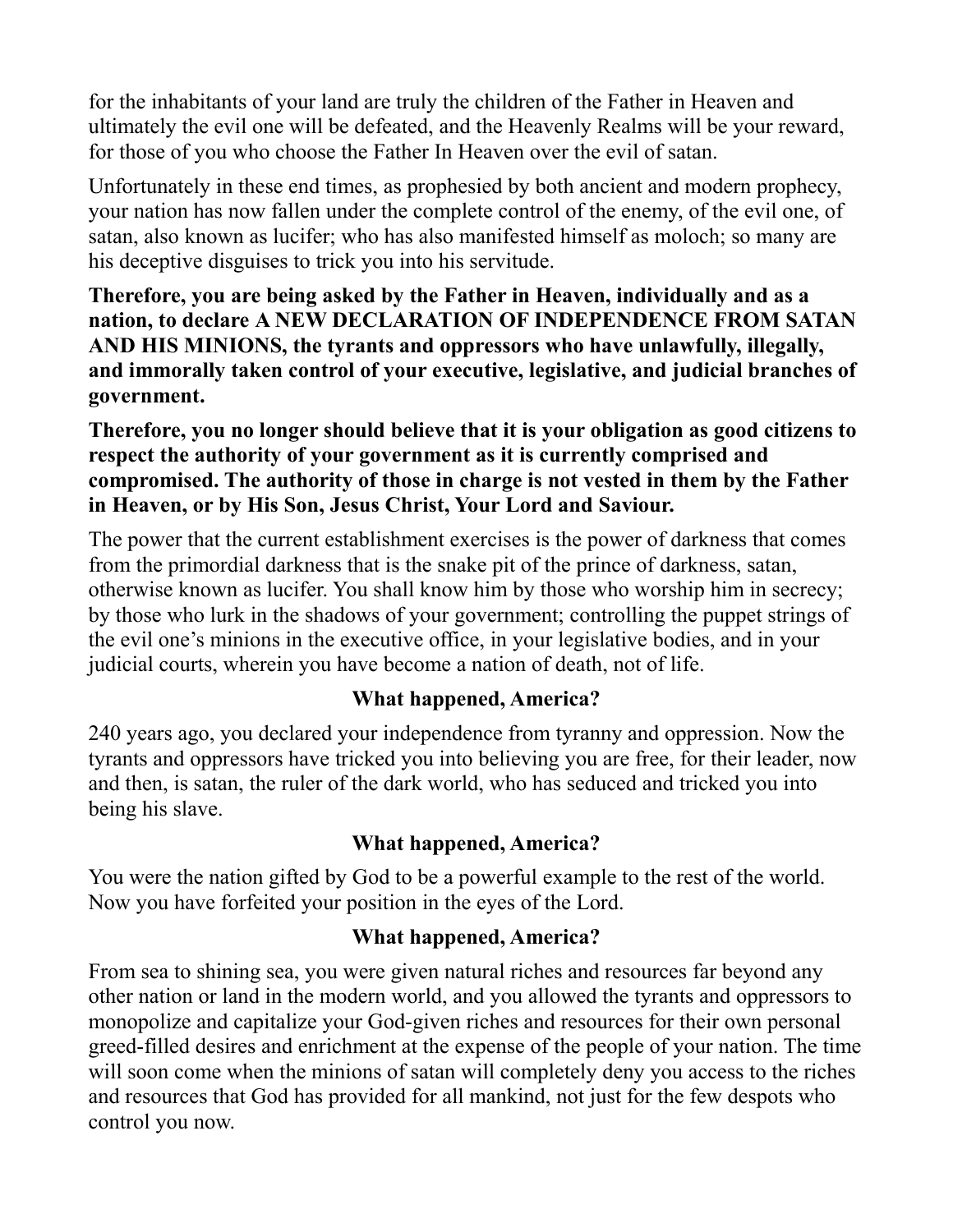## **What happened, America?**

You were greeted by indigenous peoples who welcomed you to your new world, who taught you to hunt and fish, and to cultivate crops, and to build your shelters in the new continent, and then you allowed your leaders and your armies to subjugate all of you, both native and immigrant, because of your own greed-filled desires, both then and now.

## **What happened, America?**

You were given lands with rich soil to grow and harvest plentiful foods. Within your borders, whether in winter, spring, summer, or fall, there was food aplenty for all, while many parts of the rest of the world experienced starvation and suffering. Yet, you allowed the mega-corporations to not only acquire vast amounts of your lands, but you also allowed them to pollute your lands with chemicals and unnatural grains and vegetables, so that the bounty from your lands will eventually cause starvation and death, as the evil one has intended.

## **What happened, America?**

You were blessed with good health, and when in need, provided by your Creator with natural preventions and cures for the ills that may befall you. However, you have allowed satan and his minions to gain control of your health care system. They have enforced a system that disallows God's natural cures from being available to God's children here on Earth. Instead they have concocted vaccines and pharmaceuticals that are being offered as miracle cures without any evidence or proof that they are really for the benefit of your health, while in reality it is their intention to cause more disease, sickness, and death to cull down the population of people and to prematurely eliminate God's children from the Earth.

## **What happened, America?**

The minions of the evil one are attempting to control and dominate all of the people of the Earth through their control of the banks, your natural resources, your food sources, your means of communication, your educational systems and institutions, and your churches and schools. They are instituting a new world order of global slavery to enforce rules upon you that are intended to further enslave you. You see the fruits of their evil works in their implementation of a draconian health care system designed to enrich the minions of the evil one, while attempting to control all of you.

The deceivers are now planning to enslave and control the entire world by introducing their form of healthcare in your nation to the poorest of nations. Now that they have fully implemented their control over all of you by controlling your healthcare, they will be introducing the system of micro-chipping you, as well as all the inhabitants of the Earth, by requiring you to take this implanted chip in order to receive healthcare. The chips will then be used to mark those who are scheduled for extermination and death as they begin to cull down the population of humans, as if you are all cattle or expendable; and to these minions of the evil one, each and every one of you is expendable, unless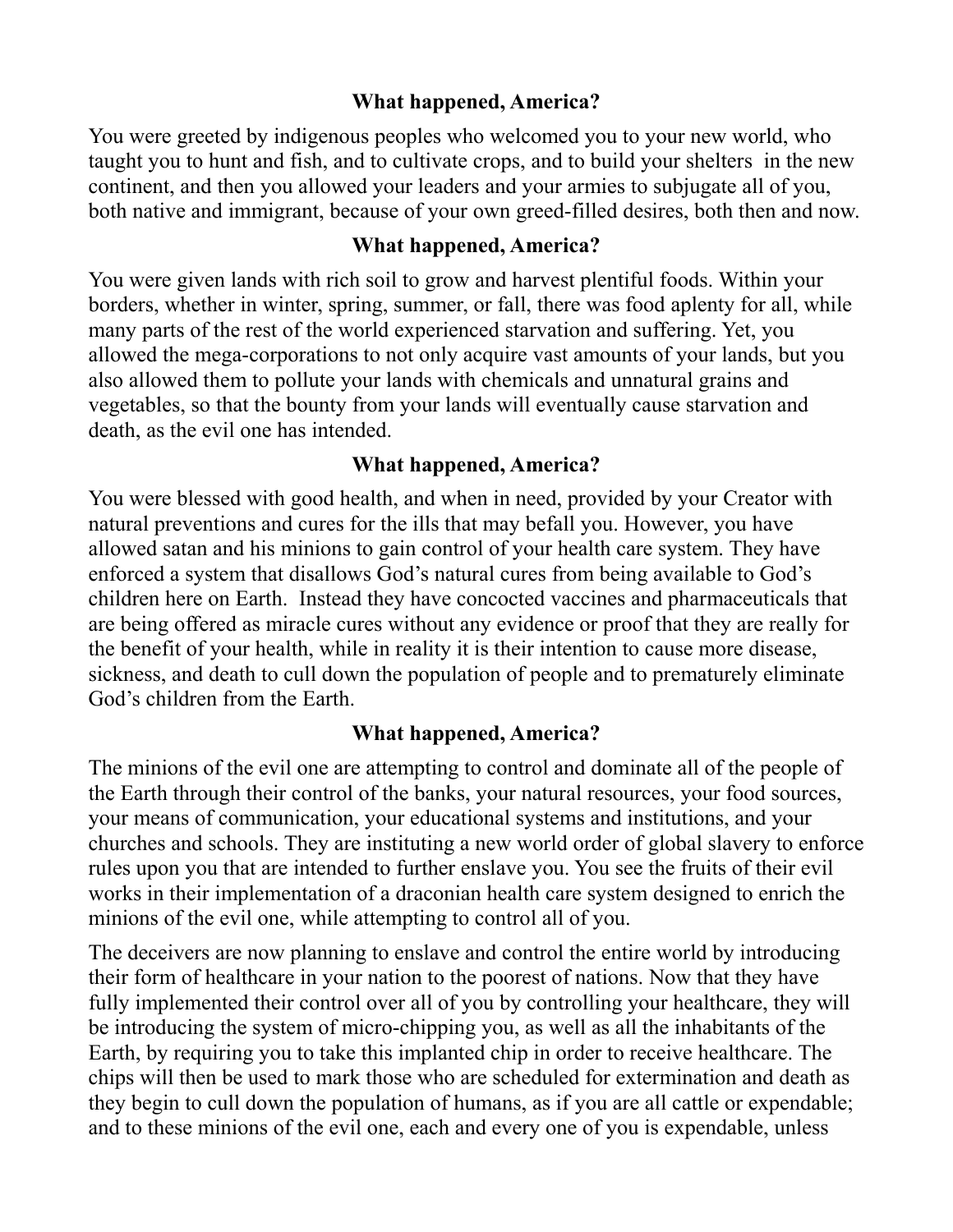you serve a useful purpose in their draconian future world.

## **What happened, America?**

You yearned to be free and protected by your oceans and borders, and you avoided the conflicts that plagued the old world. Yet you allowed the tyrants and oppressors to develop a military-industrial complex that is now spreading death and destruction throughout the world. Once again, the blind greed of satan's minions gives them the power over you, convincing you and your children to fight their wars to fulfill their greed-filled desires for riches and resources, while sadly misinforming you that you are fighting for freedom and democracy throughout the world.

## **What happened, America?**

The tyranny of the oppressors infiltrated your lands through the moneychangers that the Lord and Saviour warned you about, the evil doers filled with anger and greed to control the people for their own personal benefit. They have infiltrated your economies and your labour with their central banking system, so that you are no longer free of tyranny and oppression. They have seized control of your government and your common treasury, slowly, deliberately, and with stealth.

## **What happened, America?**

Look up in your skies and recognize that your God-given atmosphere is being poisoned and polluted by a powerful cartel of sinister globalist leaders and evil scientists. You are now falsely threatened by "climate change", which is the work of the evil one to further manipulate and control humanity. Such warnings will accelerate now that the new world order minions are accelerating their plans to further subjugate and control you.

A benchmark for you to recognize on climate change is that the Father in Heaven has always and will always provide a climate for mankind here on Earth that is in peace and harmony with the Father's plans. However, satan's minions have been manipulating and controlling your global climates in anticipation of controlling all of you globally through their manipulation and control of the climate and your weather patterns. The minions of satan are planning to instill fear and terrorize the citizens of the world with their climate change warnings, but their plan is a sham, and the work of the evil one.

## **What happened, America?**

You have allowed evil leaders to take over your governments, your institutions, and your schools of learning, where the youngest among you, your very own children, are being brainwashed by the minions of the evil one to serve his evil purposes. These young children are not even permitted to learn or know of the Lord and Saviour, Jesus Christ, nor of His Father in Heaven.

# **What happened, America?**

Your enemy and the enemy of your Lord and Saviour, the evil one, satan, has placed his minions in positions of power and authority to attempt to reign over all of you in his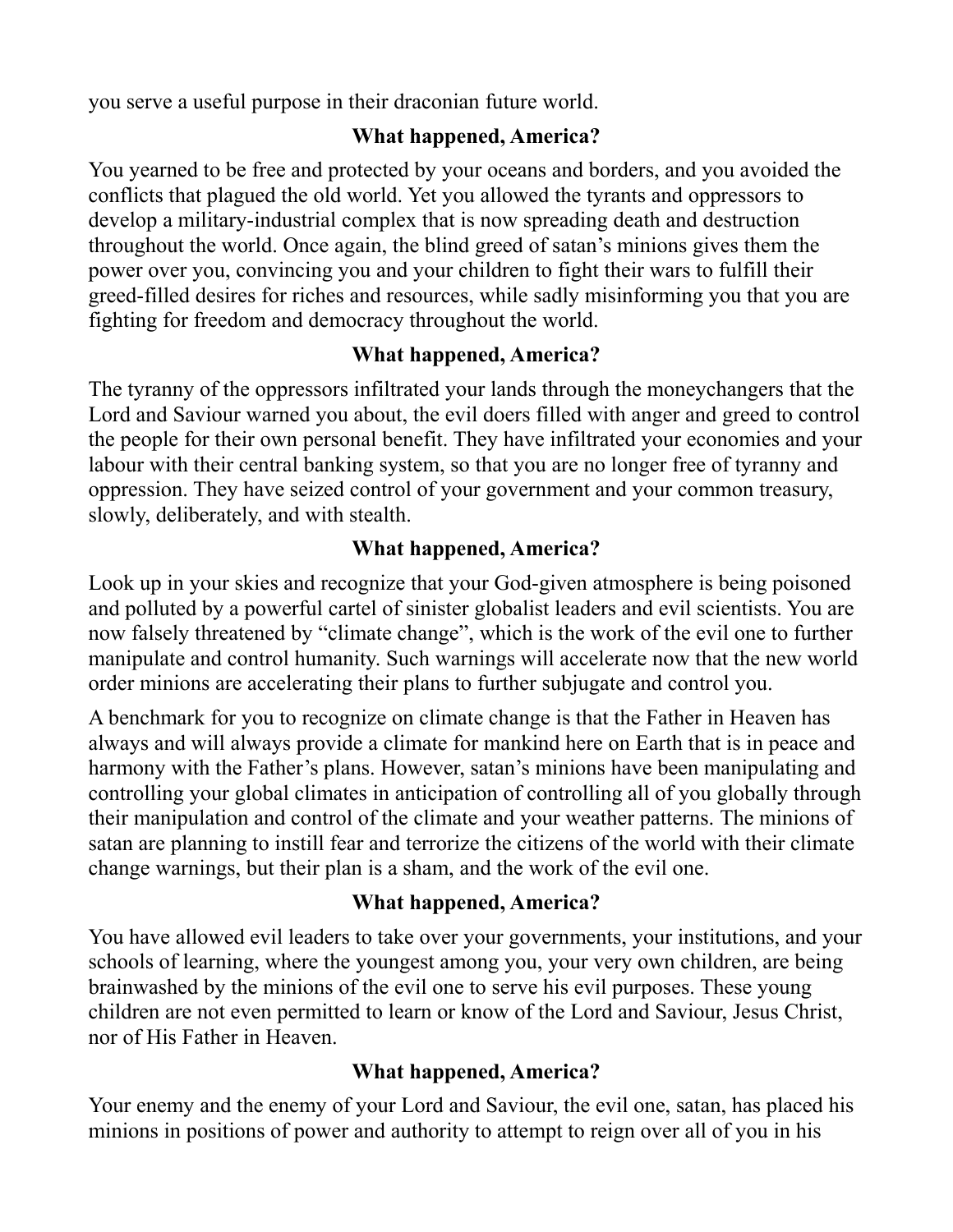final challenge to usurp the power and authority of the Creator over humanity.

You are no longer free! You have fallen victim to the tyranny of the oppressors of the world, the minions of satan. The evil one has given these leaders, who are filled with avarice, greed, and a lust for power, the tools of the demonic world that are now being used to control and enslave all of you.

Nothing is more evident in this regard than your nation's support of the mind-altering and addictive drugs that are now being perpetrated on your nation's youth by the demonic, evil leaders and powerbrokers, who are engaged not only in providing the means through drugs to damage and enslave your children, but ultimately to bring about the early and untimely deaths of your children. Now your government has put in place a draconian system that allows your children to become addicted to illegal substances, but then to supposedly save your children from the illegal substances and to convert them into a system of legal drug maintenance – a system that assures power, control, and tremendous profits for those in control of the system, at the expense of your children, who are being murdered by your leaders!

## **Greed happened, America!**

And it is the greed of the tyrants and oppressors, the global elites of your world, who have set themselves up as more powerful and more worthy than the rest of you in order to assuage their hunger and passion, which is greed through their exercising power and control over the rest of you. But their power does not come from the Father in Heaven, but from the eternal oppressor of all of humanity, the power to which these minions have pledged their allegiance is satan, the ruler of the dark world, who is the enemy of the Father in Heaven.

## **And your greatest shame, America!**

You are no longer protected from the worst of the terrorism because of your failure to protect those who are least able to defend themselves, the unborn. The evil one's greatest claim to victory has been his ability to exercise his dark power and control over the black-robed minions who have corrupted and tainted your judicial system by making the culture of death as the law of your land.

## **What is going to happen, America…**

Anarchy, terrorism, and war. The evil one knows that his days are numbered and that the direct intervention of the Father in Heaven will end his reign here on Earth, so his minions who fear the loss of their power and control over you, will become like caged animals. Their desperation makes them even more dangerous in these times, which is why they are hell bent in executing their dark leader's plan to divide God's people into warring camps even within your own borders and to ultimately throw the entire world into a third world war conflagration, because they now fear the power of the people and the retribution of the people, who are becoming increasingly more aware of their dark plans.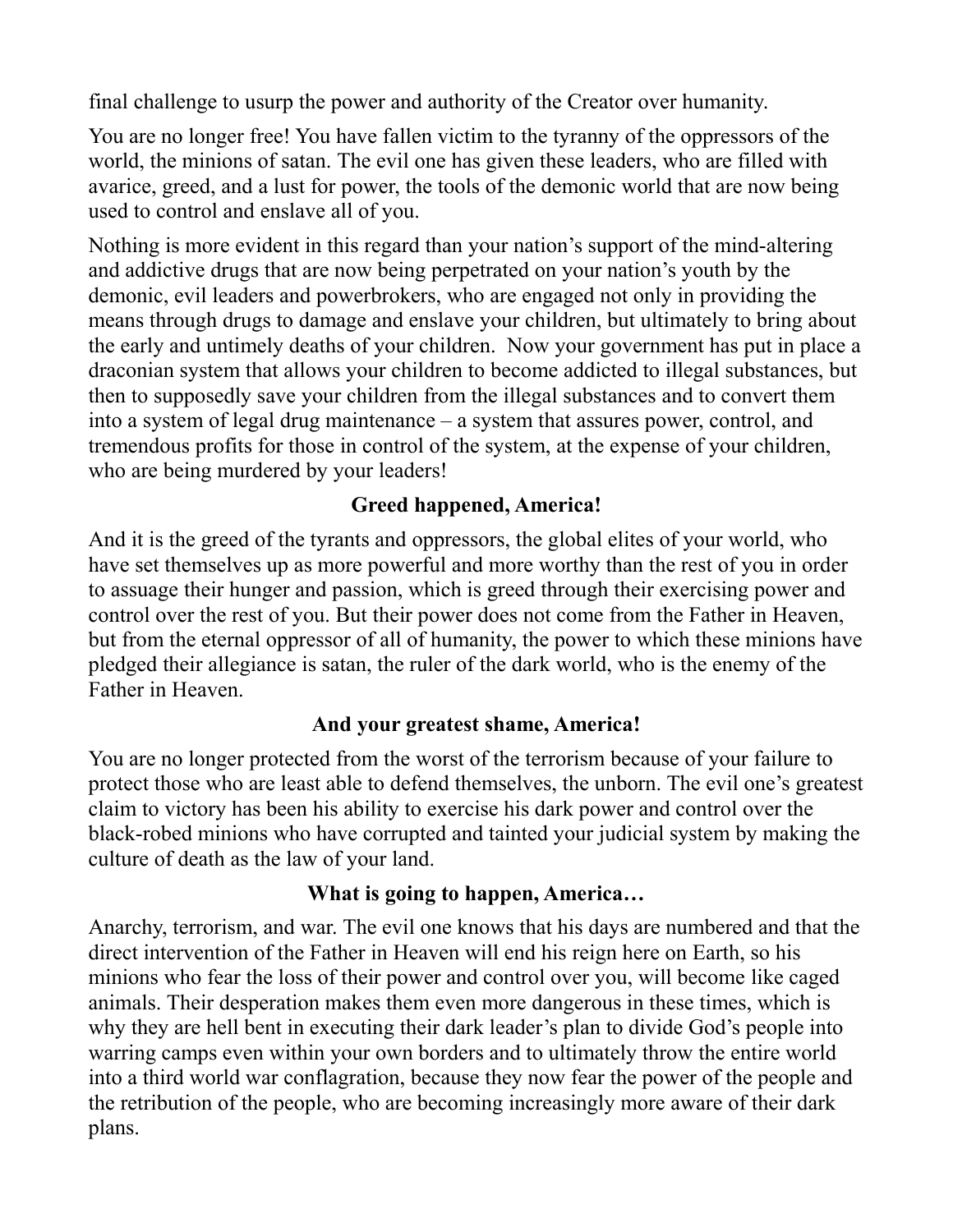## **Now is the time, America…**

to declare your independence from the tyrants and oppressors within your executive, legislative, and judicial systems, who have been doing the work of satan, knowingly or unknowingly, for the evil one has been so stealth and devious in taking control of your America that many of his minions do not even recognize to whom they have sworn their allegiance.

## **Now is the time, America…**

to declare your allegiance to the Father in Heaven through His Only Son, our Lord and Saviour, Jesus Christ, who is with you in Spirit in these times to right the wrongs done to America by the evil one and his minions.

## **Now is the time, America…**

to appeal to all secular and religious leaders who are promoting and promulgating a secular new world order, a global secular governance, and a one world religion that is the work of the evil one. Your leaders must reject and repudiate their support of the new world order and their Agenda 2030, for it is the work of the evil one, satan, and his minions.

**Now is the time, America…**

## **to declare A NEW DECLARATION OF INDEPENDENCE FROM SATAN AND HIS MINIONS, and**

**Now is the time, America…**

**to pray, pray, PRAY TO THE FATHER IN HEAVEN to intervene soon in the affairs of mankind through the intercession of His Son, Your Lord and Saviour, Jesus Christ, for now only the intervention of the Father in Heaven through His Son, and through the power of the Holy Spirit will release mankind from the bondage and yoke of the evil one and his minions.**

**St Michael Archangel**

**July 4, 2016**

\*\*\*

**Holy Family Refuge Messages <http://www.childrenoftherenewal.com/holyfamilyrefuge/>**

# **July 15, 2016 Come Holy Spirit with God the Father's words to His children**

*My beloved son and children, your country America keeps wondering what to do to save your country and it is so simple. Your country is now being led by a communist leader controlled by the one world government which is controlled by satan himself. Your country was founded on God and the Ten Commandments. The only chance you have to*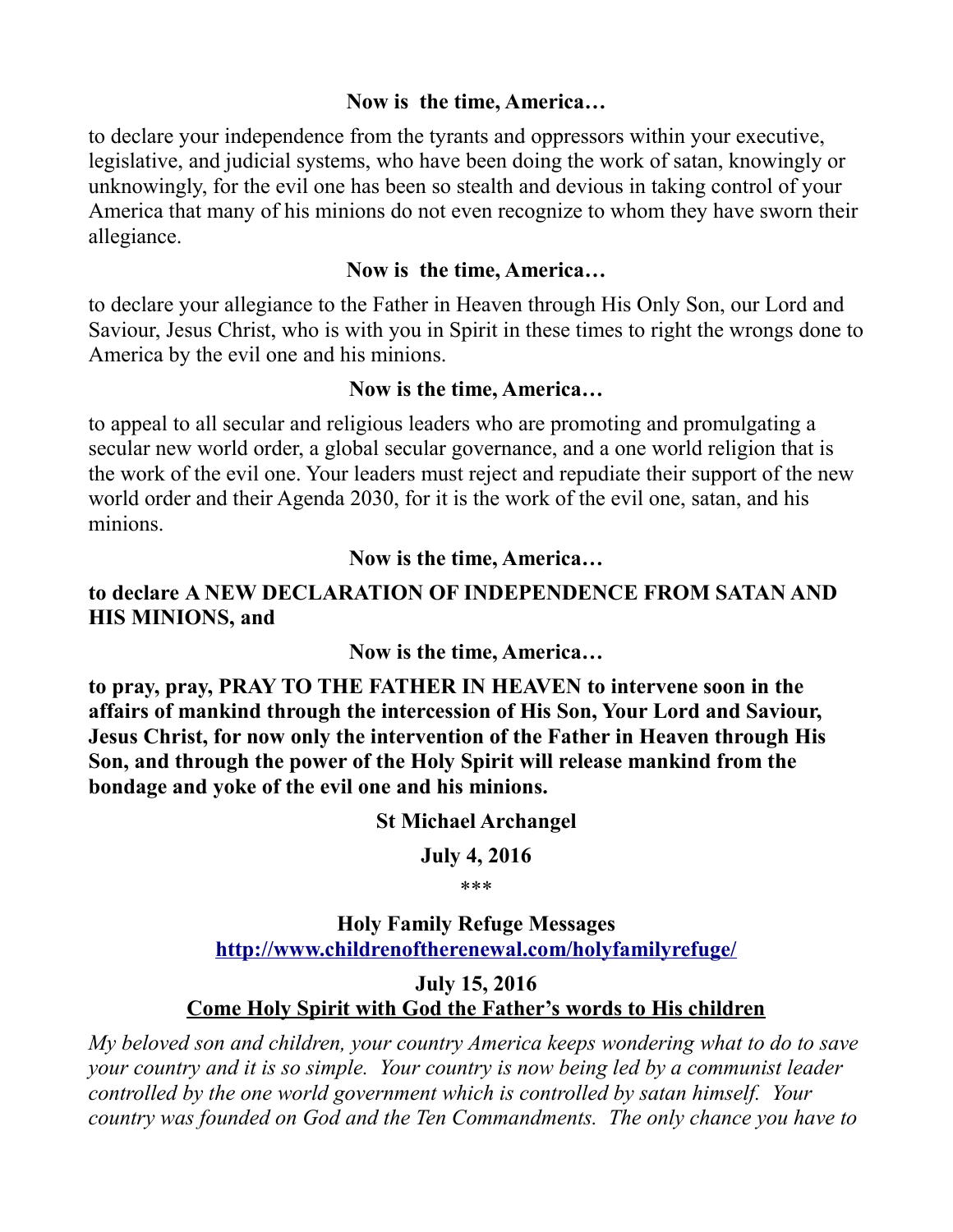*survive is to put the Ten Commandments back into the government, your schools, and all of your work places. It is as simple as that. When a country is led by satan, it will not survive.* 

*Your country was taken down by one commandment at a time. When your government threw out one commandment, they destroyed 10% of your country at a time. They destroyed 10% with the first commandment, 20% with the second commandment, 30% with the third commandment they took out, and then they finally threw out all of your commandments which destroyed 100% of your country. Your country destroyed itself from within.* 

*You cannot survive as a country living on satan's rules. You must live by God's rules or you will be no more. The Roman empire and every country in the history of the world fell the same way. Without God, you will have no country. I and My Mother have been telling you this for years but you will not listen. Now satan will take you down because of your sins, America. I, God the Father repeat, "WITHOUT GOD THERE IS NO COUNTRY!" I repeat it in the name of God the Father, "WITHOUT GOD THERE IS NO COUNTRY!" I repeat it in the name of God the Son, "WITHOUT GOD THERE IS NO COUNTRY!" And I repeat it in the name of God the Holy Spirit, "WITHOUT GOD THERE IS NO COUNTRY!"*

*Put God back into everything and there is a small chance that your country could survive but it would have to be NOW! There is no time left. You have to stand up for God and run satan from your country, your government, and your churches. This is your simple answer, America, and all the world. Love, the Father of All Creation. Amen. So be it.*

## **July 14, 2016 Come Holy Spirit with Your words only from God the Father**

*My dear son, this is God the Father of Heaven and earth. I come to tell you and all My children, I love them dearly. The time has come when all of you must make a choice for God or satan and to be taken into Heaven or fall into hell. The time is here, now, there is no more waiting. You all can now see the signs of the times that we are now living in. Look for many more chastisements in your country, America, for all the sins of the flesh that you are committing. My hand is falling quickly now. Have your souls in a state of grace. Many disasters are coming quickly. Then, I will take you out of your body and show you how I see your life as you are living it now. This will be the special Warning from Me, God the Father, through My Son, Jesus. This will be the last chance that you have before the antichrist will start forcing the chip into your body so you are slaves to the evil one. You must change and call on your God and not take the chip.*

*I have set up refuges all over the world where I will lead all My children that are listening to Me, to be saved and then taken into the New Jerusalem. I will let some of My children die as martyrs for the sake of the others. Pray now for all the souls that*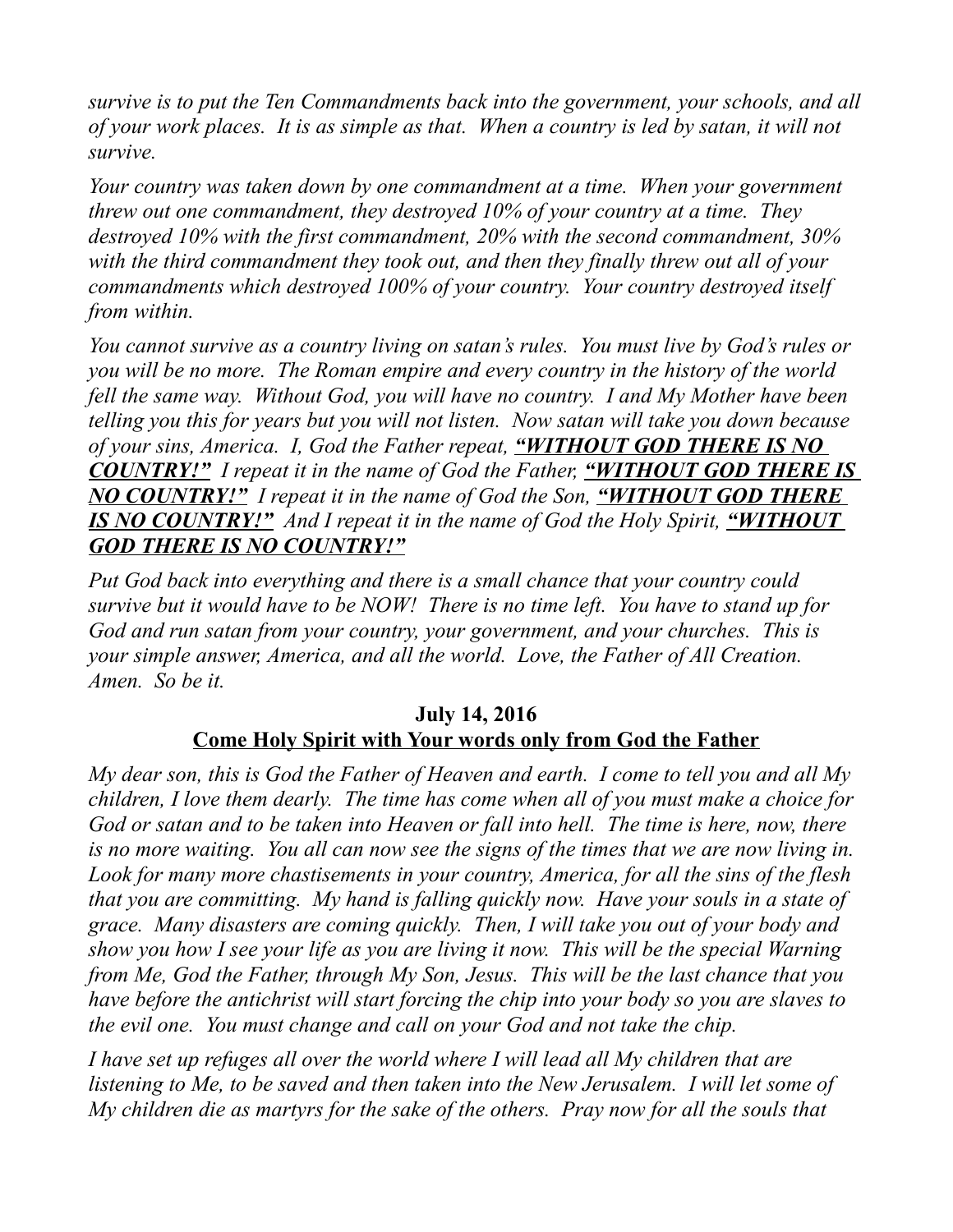*will die during the natural disasters before the Warning so their souls will be saved by your prayers. Many do not even know how to pray and ask forgiveness and the faithful have to ask for them because you have been given the extra graces to save your brothers and sisters. Do not delay any longer for the time is critical and short.*

*Have some extra food and water now for many areas will have empty food shelves or they will not be able to get food or water. I am not joking because the antichrist and the one world government is about to strike hard, your loving Father.* 

*Tell all your friends to not worry about anything except being on God's side because I made everything, even satan and the antichrist, but they turned on Me and wanted to be god, and they know and you know they are nothing next to God. They are just one grain of sand next to the whole earth and universe that I made for all My children and angels, the ones that love Me and the ones that turn away from Me. Love, love, love.*

\*\*\*

## **Holy Love Ministry [http://www.holylove.org](http://www.holylove.org/)**

#### **July 14, 2016**

I (Maureen) see a Great Flame that I have come to know as the Heart of God the Father. He says:

### *"I Am the Eternal Now."*

*"I have come to correct the heart of the world. You, oh man of earth, try My Patience and tempt My Justice. You continue to slay the life I give you in the womb. You summarily transgress My Commandments. You choose licentious lifestyles labeling these sins as legal rights."*

*"I am calling upon all people and all nations to take heed of the direction they are following. You are not paying heed as to what is right and what is wrong in My Eyes. You do not care what is good and what is evil. You are obedient only to your own free will and your own desires. The farther away you get from My Will the closer you are to My Justice."*

*"I offer you the way back to My Divine Will through Holy Love. Choose to love Me above all else and your neighbor as yourself. Then spread this solution to earth's woes to all people and all nations. Do not confine your effort to one denomination, race or creed. The conscience of the world is formed of each soul. Unite in an all embracing effort to bring the heart of the world out of the abyss of moral decay and into the Light of Truth."*

*"The evils of the day test your ability to step away from popular amoral choices and to embrace My Divine Will and love for you. Choose wisely. I am watching and hoping for your wisdom."*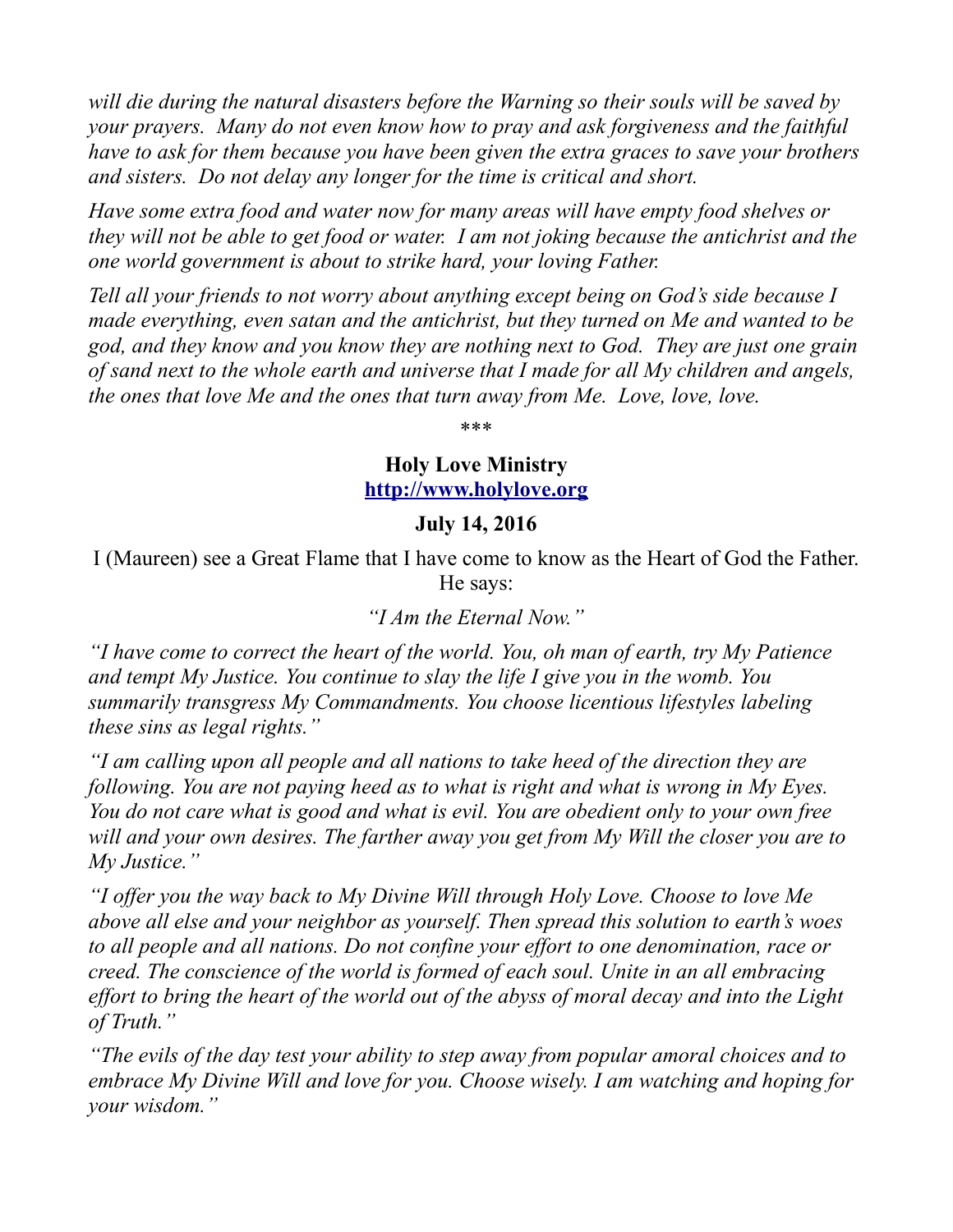## **July 14, 2016**

Our Lady comes as Mary, Refuge of Holy Love. She says:

*"Praise be to Jesus."*

*"It is the hour of grave decision for your nation and for the world. Good must conform with good and not be bullied into submission with evil. Invisible lines between differences in ways of worship, denominations and labels must not be the deciding factor in making these Messages known. These are the times when people do not recognize good or evil and therefore, do not decide according to God's Law of Holy Love, but according to what pleases them."*

*"You must be united in one consolidated effort to expose evil and those who support and promote evil. Do not allow your government or politicians to decide moral issues for you. Man cannot change God's Commandments to suit himself. Return to the moral standard of Holy Love."*

*"All of what I am saying to you should be shouted from the pulpits of the world and expounded upon by every religious leader. Your leadership, for the most part, is failing you."*

*"Help Me to change the heart of the world without waiting for the support of leaders, many of whom enjoy their position but fail to lead spiritually."*

*"Many souls do not see the direction in which they are headed. If you are a spiritual leader, make every effort to unite with other spiritual leaders in this effort to change the heart of the world."*

\*\*\*

**Holy Family Refuge Messages <http://www.childrenoftherenewal.com/holyfamilyrefuge>**

## **November 9, 2016**

## **Come Holy Spirit and all of Heaven with God's words to His children**

*My most beloved son, tell all My children I love them dearly and I thank them for all the prayers yesterday. They were multiplied many times with all of Heaven begging and praying with you. Tell all My children that they must KEEP praying for protection of their new leader and conversion of their old leaders. You still have a rough road ahead of you but the first breakthrough came yesterday. This is the first President and Vice President that have been elected that your God has endorsed. Trump reminds Me of Paul (the Apostle), that is why I chose him as I told you earlier. He is the horse that was strong enough to break through the walls of all the evil in the White House. I told My son two months ago when their prayer group asked who to vote for that Trump would be the horse and Pence would be the man on the cart that held the reins with the bit in Trump's mouth to control him and Pence did a good job. I also gave a bible verse to My*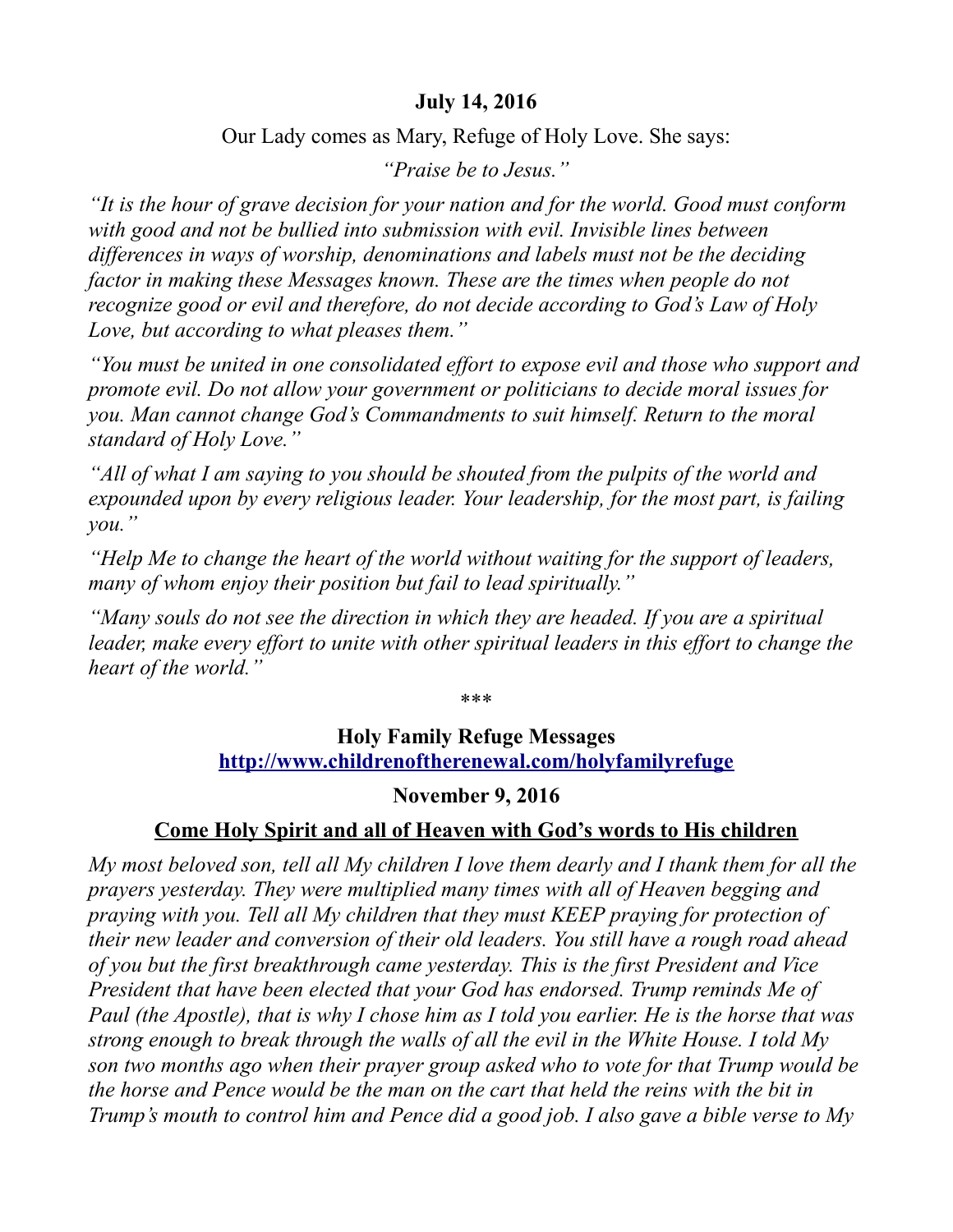*son to go along with this: Isaiah 30:28 & Isaiah 37:29.*

*I thank everyone who put their life on the line to help win this election. This was the first joy over your country that Heaven has had for a long time. This election will mean the difference between being taken into slavery and communism or being able to live in freedom with the Constitution and the Ten Commandments. Keep praying and living in the Ten Commandments and your God will help you through all of your trials to come. The Ten Commandments have to be in your government, your schools, your churches, and all of your lives for your God to help you fully.*

*Evil destroys itself. Everything good comes from God to His children and when the good is used for satan in an evil way, everything starts to self destruct until all graces are used up with no gain and much turmoil in the souls of the people using His gifts in the wrong way. It won't work, just like putting water in a car instead of gasoline to run it.*

## **Your Jesus of Love and Mercy**

**Isaiah 30:28** *His breath is like an overflowing torrent, and it rises right up to the neck, to shake the nations in the sieve of destruction, and to place in the jaws of the peoples a bit that leads them astray.*

**Isaiah 37:29** *Your insolence has reached my ears, so I'll put my hook in your nose and my bit in your mouth, and I'll make you turn back on the road by which you came.*

\*\*\*

## **Holy Love Ministry [http://www.holylove.org](http://www.holylove.org/)**

## **November 9, 2016**

Mary, Refuge of Holy Love says:

*"Praise be to Jesus."*

Our Lady is smiling.

*"I have come to congratulate you and your country on your choice for the next President. Many innocent lives in the womb will be spared now. Religious freedoms will be restored and preserved. Your Supreme Court will maintain loyalty to the Constitution. Progress will be made in becoming independent of foreign oil. Your country will regain its dignity, power and respect amongst friend and foe alike. I am very pleased. I could not tell you who to vote for. I could only make your choices more clear."*

*"Continue to pray for your President-elect."*

# **November 9, 2016**

Mary, Refuge of Holy Love says:

*"Praise be to Jesus."*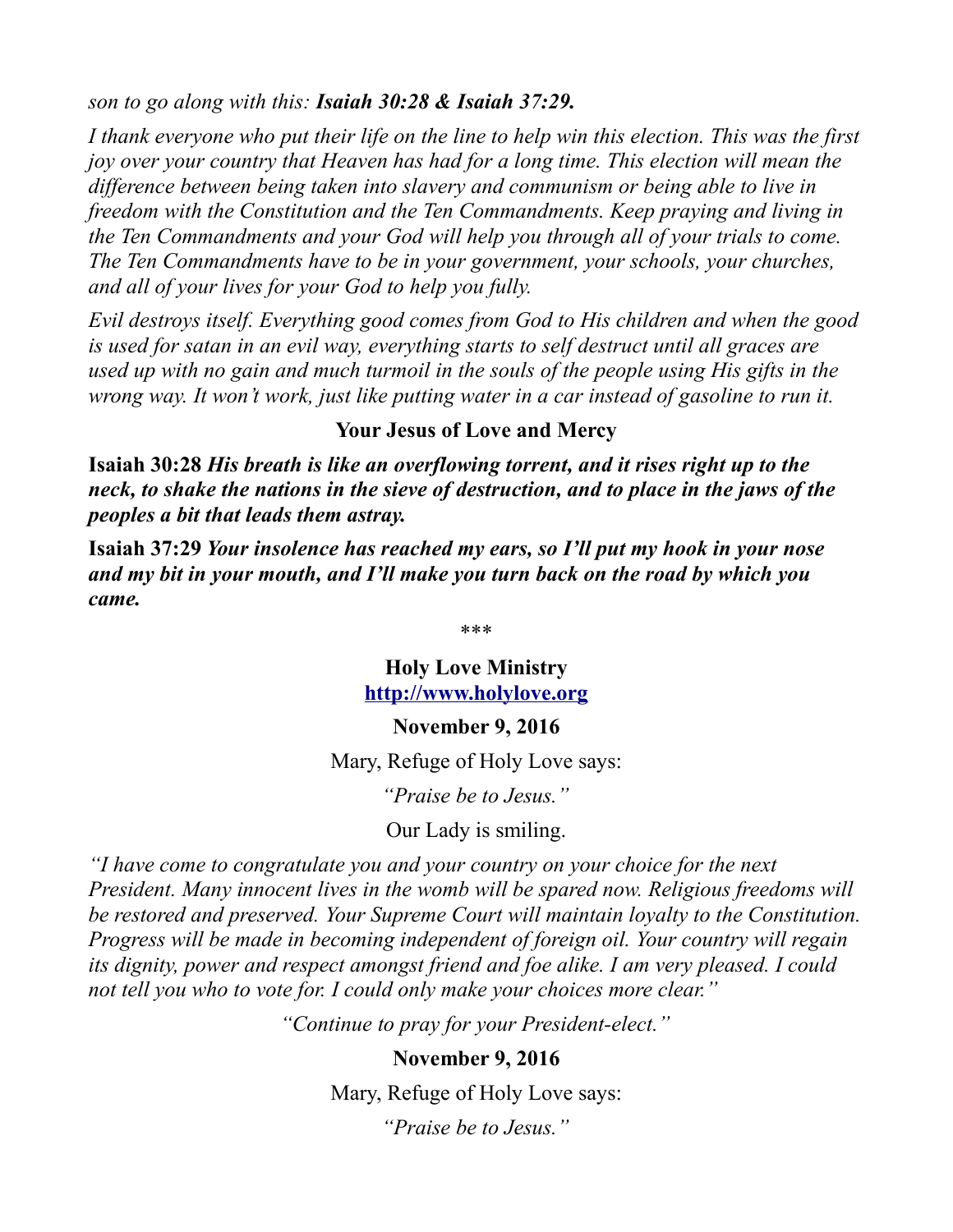*"It is important to realize that it is not getting elected to office that brings about much needed change. It is the courage of the elected official to lead in righteousness that makes the difference. You have chosen such a one who will not falter under political pressure. No one can 'buy' his support. This is important for real change to take place."*

*"You are about to see a return to Christian morals in this nation, as it sets an example for the world to follow."*

#### **November 10, 2016**

Mary, Refuge of Holy Love says:

*"Praise be to Jesus."*

*"I would like us to continue to celebrate the victory of Mr. Trump's election to the White House. Many errors and weaknesses of policies will be reversed when he takes office. Your country will be more secure, as the borders will be reestablished. Evils will be overcome and this nation will be more financially secure. All of these things will be realized, as your leaders bring God's Sovereignty back into the picture."*

*"You can already feel the enthusiasm of greater security under God's Dominion just by contemplating the new regime. Your nation was faltering on the brink of being led into the New World Order. Now it is taking a deep breath and regaining its sense of freedom, democracy and well-being."*

*"I am taking a deep breath with you. Truth is victorious."*

#### **November 11, 2016**

Mary, Refuge of Holy Love says:

*"Praise be to Jesus."*

*"What a profound moment in history – this grace of Mr. Trump's election! While this is the giant step needed to redirect the future of your nation, there are still evil collusions of power in the world today which we must pray against. These powers oppose democracy, the right to life and many other rights you have grown accustomed to. I urge each of you to pray with courageous zeal that all you hope this new administration will accomplish will be realized for the good of the world."*

#### **November 12, 2016**

*"I am your Jesus, born Incarnate."*

*"I have come to tell you that My Heart is greatly appeased and less Mournful as a result of the election in your country. Now be united in an effort that the heart of your nation conforms to the 'new morality' of Truth before the Eyes of My Father. Thank you."*

#### **November 12, 2016**

Mary, Refuge of Holy Love says: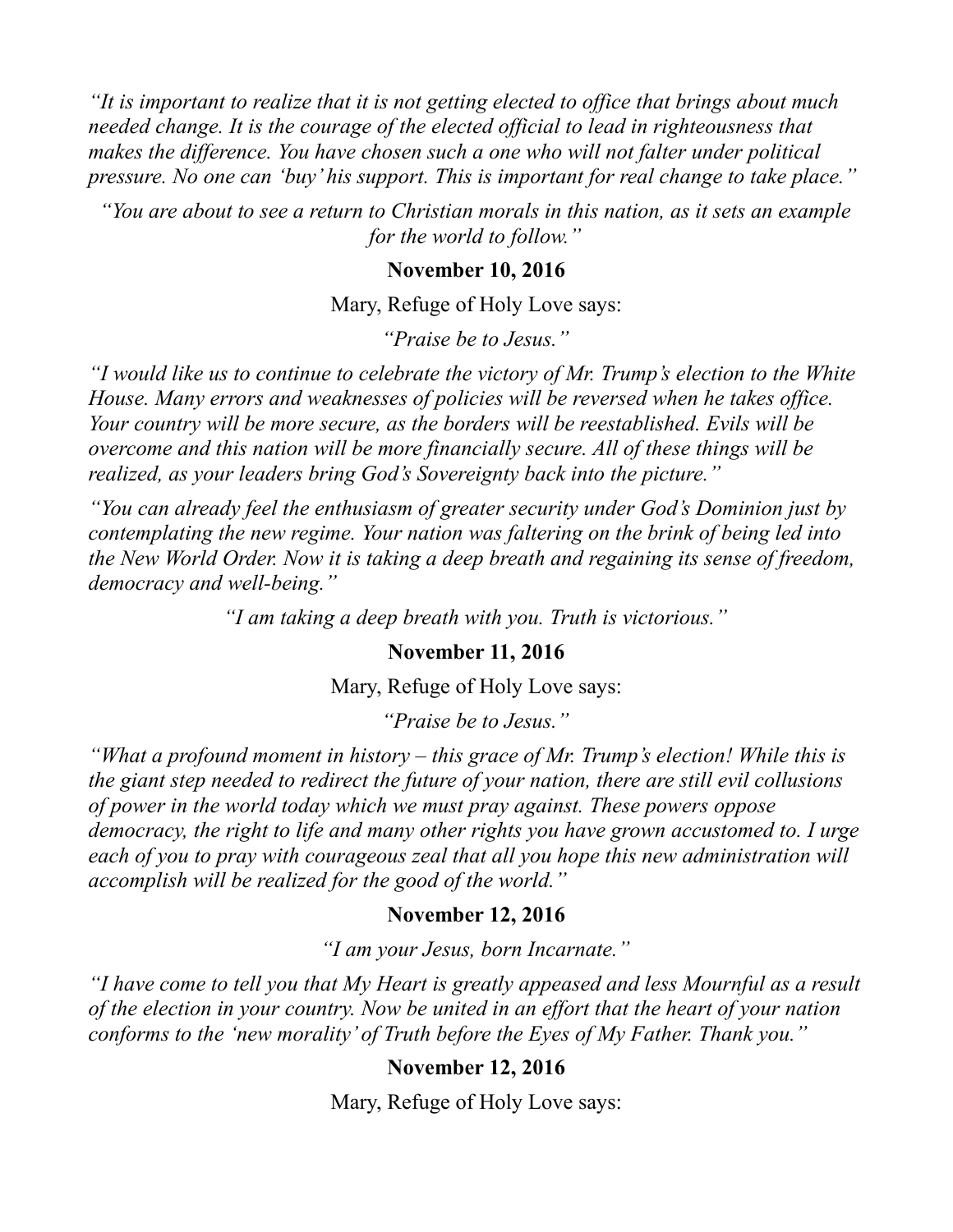*"Praise be to Jesus."*

*"I invite you to see that there is more than one transition at hand. Your country will be dealing with the exit of one president and the enstatement of another, but also, the conscience of your country will now be challenged. Liberal actions, laws and opinions*  will not be accepted under the new administration. Thanks be to God! The citizenry will *be challenged to comply with God's Truth. Those who have sheltered their errors in power and authority will no longer be protected by errant laws. Moral decisions made by your judicial system will be challenged. The 'new morality' will be God's morality. The 'new morality' will be a return to God's Truth."*

*"This is all good news and the good fruit of your prayers and sacrifices throughout this nation. Once again, as you thank Jesus and Me for the tenure of grace ahead, please know, that we thank each one of you for your 'yes' in prayerfulness for this to happen. Continue to pray for a smooth transition for the conscience of your nation."*

### **November 13, 2016**

*"I am your Jesus, born Incarnate."*

*"As you begin to understand the immense impact of this unprecedented political victory in your nation, please understand that the conscience of your country was touched and moved by heavenly grace. If the results had been reversed, poor and compromised judgment would have led this nation into its demise. So, once again, I come to thank each one for accepting the grace of recognizing good over evil. We can move forward now together on the same path of victory. Human rights from conception to natural death will be championed. ISIS will be identified and confronted. Your Supreme Court will return to a God-given orientation. Much more will be accomplished which has been torn apart by far left political support."*

*"I rejoice with you."*

### **November 14, 2016**

*"I am your Jesus, born Incarnate."*

*"I come to you today on the threshold of a new era – an era under President Trump. It will be more dedicated to security within this nation, as well as prospering around the world. I am calling this nation to thrive in Holy Love – to love God and neighbor. As a sign of Holy Love to other countries – many evil plans of errant nations can be averted."*

*"I desire all people and all nations unite in this era of Holy Love to attain God's Will in a world that has been misled and misinformed by Satan's cohorts. No one can be converted outside of the Truth of Holy Love. Return, O Man of Earth, to love of God above all else and love of neighbor as self."*

### **November 14, 2016**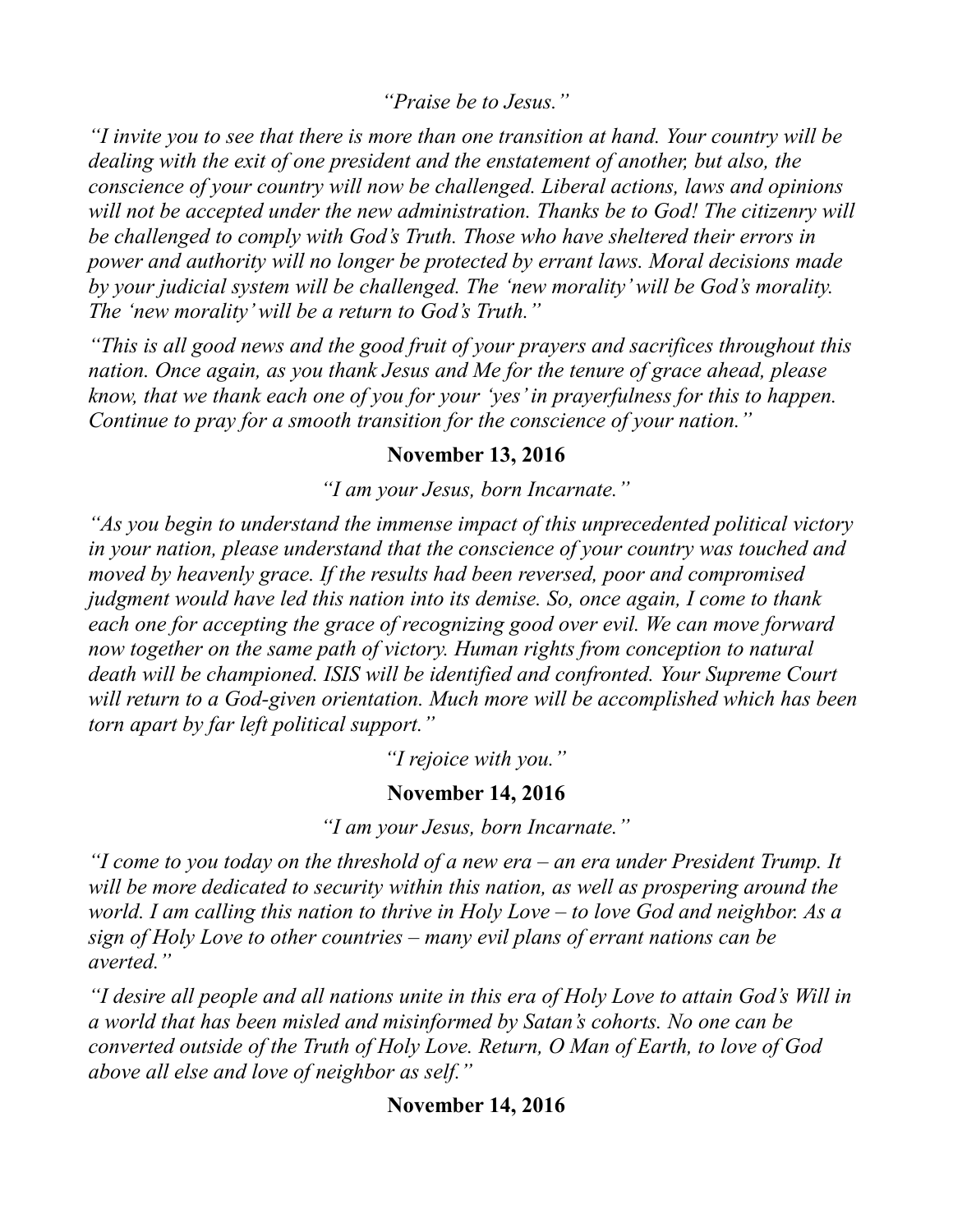Jesus is here with His Heart exposed. He says:

*"I am your Jesus, born Incarnate."*

*"My brothers and sisters, tonight I come once again to thank you for your faithful, hopeful and loving prayers, for the victory of good over evil in this election. Be assured that My Prayers continue for you and your needs and I place everything in the Heart of My Eternal Father. Continue to pray for the new regime in your government that it succeeds in everything it has promised."*

*"Tonight, I'm blessing you with My Blessing of Divine Love."*

### **November 15, 2016**

*"I am your Jesus, born Incarnate."*

*"The problems within this nation will be resolved under this new regime, but not without some division. With the passage of time, this president-elect will prove himself to be one who cannot be manipulated or coerced into alternatives from his resolve. Much will be accomplished. Your nation will be stronger and so too the world, as terrorism will be confronted vigorously."*

*"Do not believe – no matter who says this – that to be charitable you must generously give 'carte blanche' to all refugees. That is a reckless approach and uncharitable to the legal citizens of this country who deserve protection from terrorists seeking to slip in under the guise of seeking refuge. A 'safe haven' for refugees should be established in the Middle East and funded by all nations. This type of charity would succeed without the threat of weakened national security."*

*"Take pride in your borders once again. View immigration as a privilege – not a right on demand. It is not just the underprivileged who have rights, but each and every person from conception to natural death. When this new regime begins, a breath of fresh air will blow across this nation."*

*"None of this would have been possible without a concerted prayer effort."*

### **November 18, 2016**

A large angel is here.\* He says,

*"Praise be to Jesus."*

*"I am Zechariah – the guardian angel of this country.\*\* It is long past time for the harvest of good over evil. The winnowing fan of Truth will separate now good from evil*  in the inner sanctum of this government and pronounce victory over dishonesty – *transparency over guile. The misled who do not desire unity will fall by the wayside. Power and money will not bring about the desired results of a few."*

*"The path towards the New World Order, will no longer be lurking in the shadows as a lion searches out his prey. All plans will be laid bare and nothing concealed."*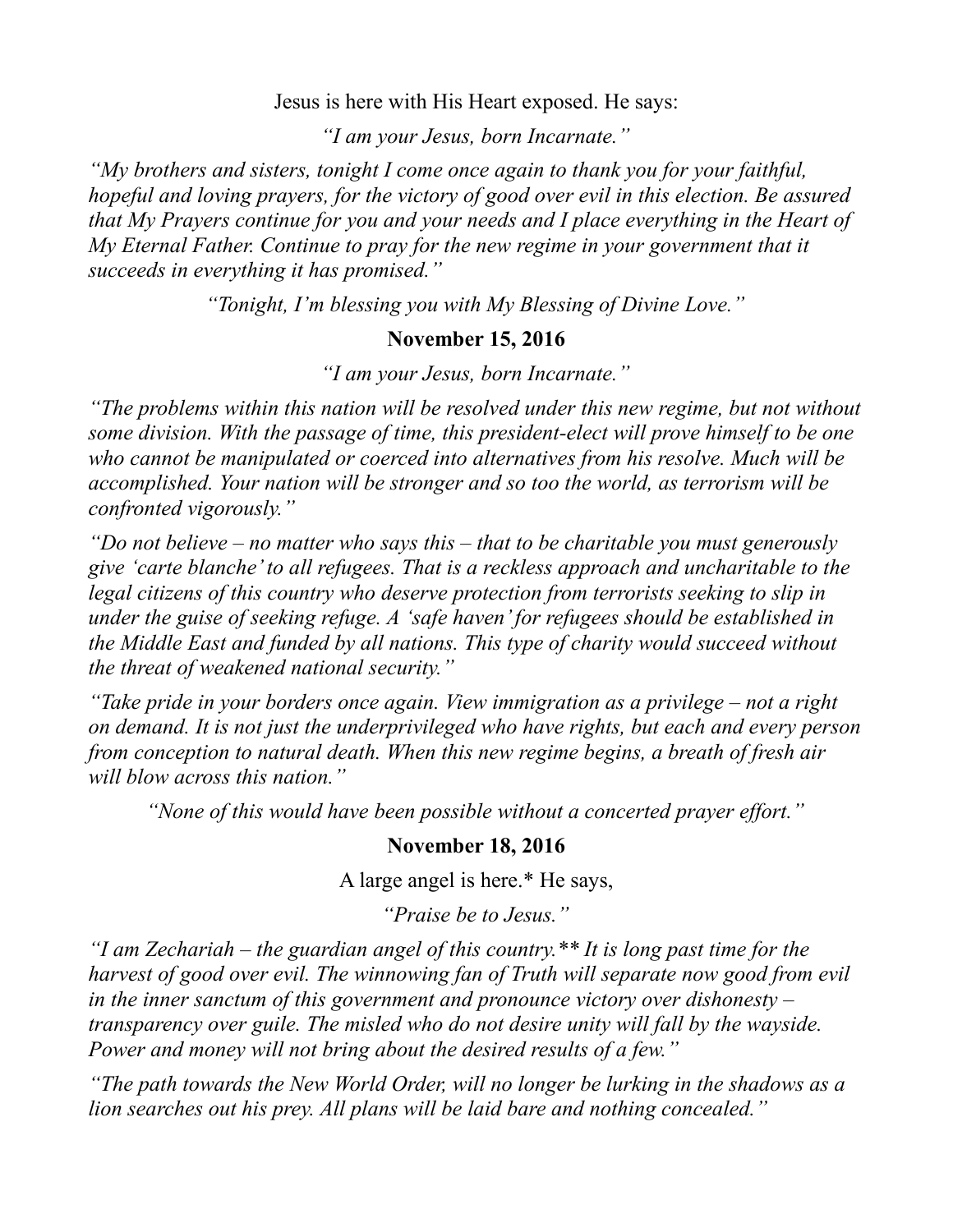#### *"Rejoice with me!"*

\* The apparition site of Maranatha Spring and Shrine. \*\* The United States of America

#### **November 24, 2016 Thanksgiving Day**

*"I am your Jesus, born Incarnate."*

*"Today, I am thankful that the people of this country rose up and united in support of the Truth. Never before has the entire world been so jeopardized by the politics of one man – your now lame duck president. While I am thankful, as you should be too, for the turn of events in this election, I am asking your continued prayer effort that your current president does not multiply his errors before he leaves office."*

*"This is what happens when a person executes his office for himself and not for the welfare of the people. Power, influence and legacy become the impetus of all decisions."*

*"You have seen the power of prayer in this election. Have faith that every prayer and sacrifice, no matter how small, is significant. Together, we can bring the president-elect safely into office to repair the broken vessel that is this nation."*

## **November 27, 2016**

*"I am your Jesus, born Incarnate."*

*"We are beginning the season of Advent with joyful anticipation of the coming Feast of Christmas. My Heart is joyful as well, as good has won out over evil in this country. At the same time, I warn you, there are those who do not concede to good, as they fail to recognize it. I can tell you, that anything or anyone who supports globalization is not supporting good. I call for unity under Holy Love. The New World Order calls for unity that makes clear the way for the Antichrist."*

*"Your current president will be tested before he leaves office for the enemy knows and*  will exploit his weaknesses. When the new president steps in, he will be tested as well, *but he will prove to be an adequate adversary of evil."*

*"Together let us rejoice this day with a prudent caution towards the future, knowing full well that the enemy never sleeps."*

*"Once again, I encourage you to pray that all recognize good as opposed to evil."*

## **Read 2 Thessalonians 2:9-12+**

**Synopsis:** Prior to Our Lord's Second Coming, by the aid of Satan, the Antichrist will be revealed and will perform acts which men will falsely regard as miracles and by means of which they will be led to follow him who will be proclaimed as the Christ for they have not received the love of the Truth. They will thus adopt sinful practices and erroneous doctrines that will lead to their perdition.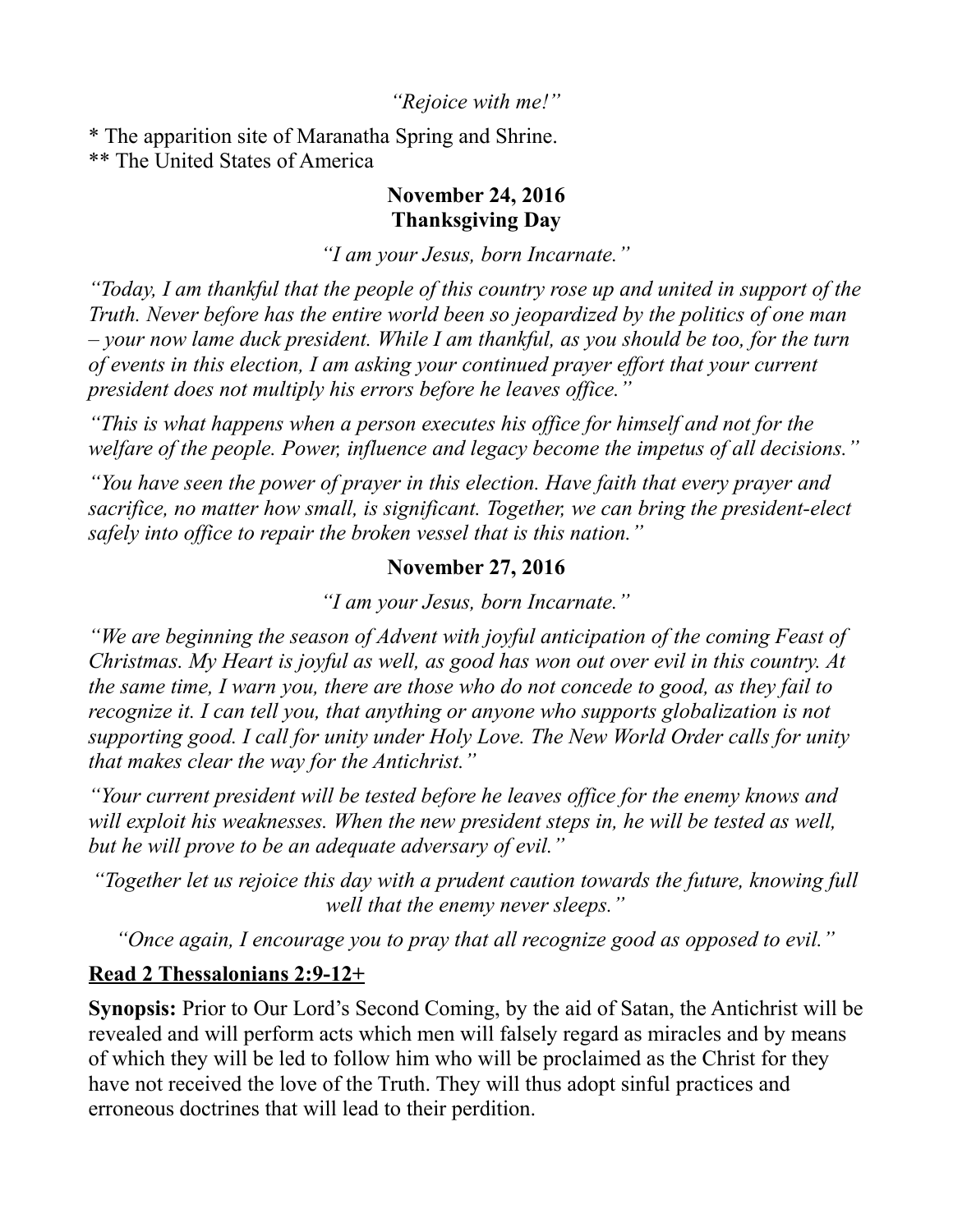*The coming of the lawless one by the activity of Satan will be with all power and with pretended signs and wonders, and with all wicked deception for those who are to perish, because they refused to love the Truth and so be saved. Therefore, God sends upon them a strong delusion, to make them believe what is false, so that all may be condemned who did not believe the Truth but had pleasure in unrighteousness.*

+-Scripture verses asked to be read by Jesus.

-Scripture taken from the Ignatius Bible.

-Synopsis of Scripture provided by Spiritual Advisor.

## **November 29, 2016**

*"I am your Jesus, born Incarnate."*

*"Good will always be challenged by evil until Satan's final defeat when I return. Therefore, understand there is not time to become complacent in any victory over evil. Be on guard and arm yourselves with Truth."*

*"Truth is the weapon which destroys Satan's lies and reveals his plans for what they are. Therefore, Truth is the victory of good over evil. You must not think that any one person can be victorious over every evil by himself. Much prayer support is needed – especially* in the case of your president-elect. He is a strong leader but cannot be left to fight the battle on a mere human level. The world is engaged in spiritual warfare, which is *portrayed in terrorism."*

*"Each one of you is in this war as well, as Satan tries to lessen your desire to pray and sacrifice. Each of you needs to be courageous in overcoming his evil attacks. The first step is to recognize his actions which oppose your prayer. Then take countermeasures. All of you are involved in this worldwide spiritual war in some way. Pray for wisdom."*

## **December 1, 2016**

Mary, Refuge of Holy Love says:

*"Praise be to Jesus."*

*"Dear children, you are beginning to see a change in motives of actions in your government from one of self-serving ambition to one of concern for the welfare of the people. When the government acts in a Christian way, the same attitude trickles down to the general public."*

*"You will have, in the near future, leaders who listen to you and act on your concerns. The integrity of your nation, as a whole, will be fortified, as a result. It is far different to be living under a government you can trust to make fair and honest decisions than to be subject to leaders following a one-way path into the New World Order."*

*"Nations that concede to affiliating with the One World Order will find their sovereignty slip away along with their voice in government matters. The leader who will rise to power from their midst will be the Antichrist. Many will be deluded by his signs and*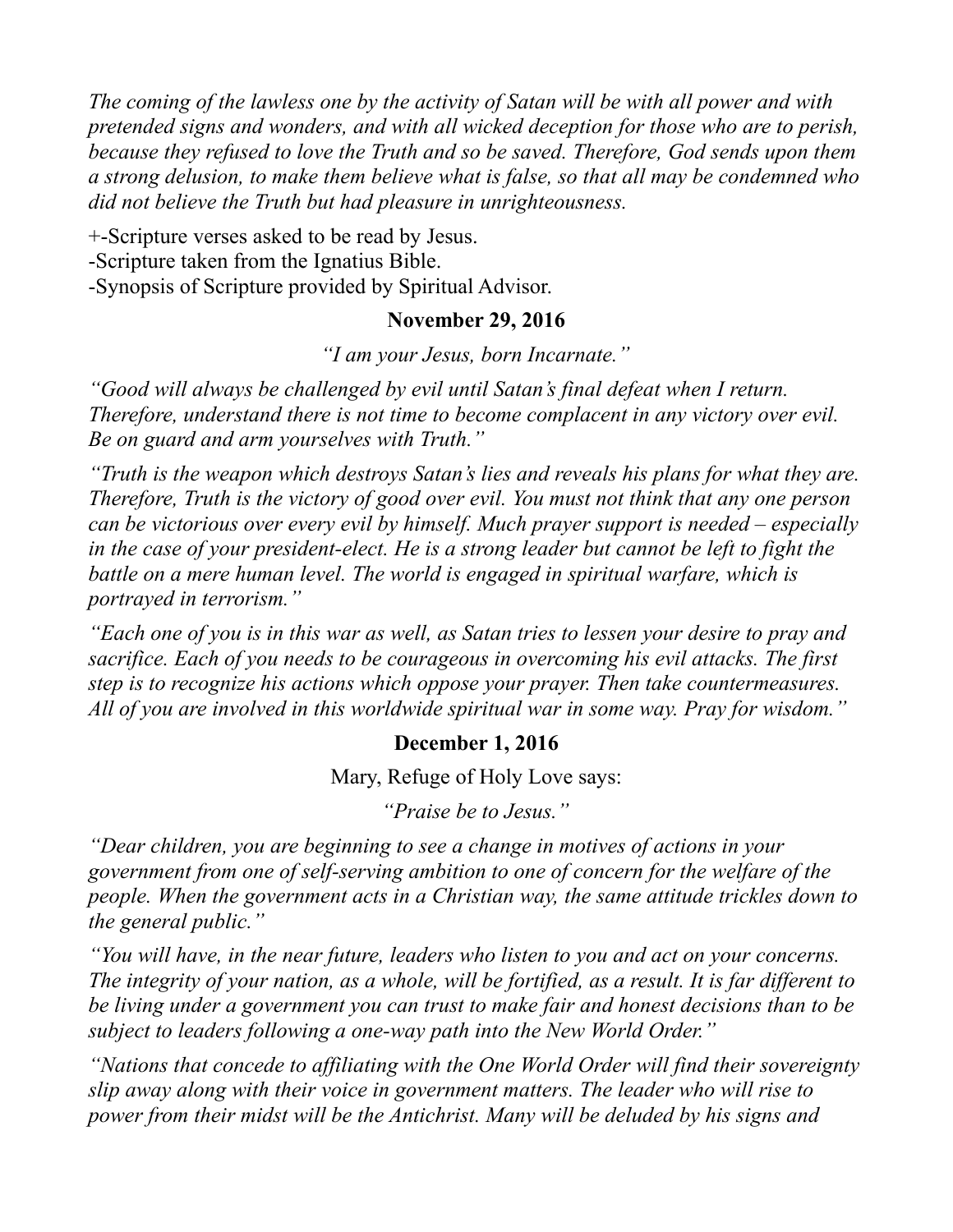*wonders. Hold yourselves aloof from this. Stay close to me in simplistic humility."*

*"Dear children, you were chosen to live in these times to be a sign of Truth amidst confusion and hypocrisy. Pray to be My instruments in every present moment."*

## **Read 2 Thessalonians 2:9-12+**

**Synopsis:** Prior to Our Lord's Second Coming, by the aid of Satan, the Antichrist will be revealed and will perform acts which men will falsely regard as miracles and by means of which they will be led to follow him who will be proclaimed as the Christ for they have not received the love of the Truth. They will thus adopt sinful practices and erroneous doctrines that will lead to their perdition.

*The coming of the lawless one by the activity of Satan will be with all power and with pretended signs and wonders, and with all wicked deception for those who are to perish, because they refused to love the Truth and so be saved. Therefore, God sends upon them a strong delusion, to make them believe what is false, so that all may be condemned who did not believe the Truth but had pleasure in unrighteousness.*

+-Scripture verses asked to be read by Mary, Refuge of Holy Love.

-Scripture taken from the Ignatius Bible.

-Synopsis of Scripture provided by Spiritual Advisor.

## **December 4, 2016**

## *"I am your Jesus Born Incarnate."*

*"I caution you, there are outside agitators investing in promoting dissent in your country. They do not want your president-elect to be strong in his leadership. Their motive is to confuse the people and eventually lure your nation into the One World Order. But their tactics do not stop at promoting unrest. They hope to weaken the money system. With a weakened economy, your country would have less influence worldwide. You can see that these agendas have already been promoted by your current administration."*

*"I tell you solemnly, not to support good, strengthens evil. You cannot stand idly by trying to decide if you should support the new president or not. Once again, I remind you – not to choose is to choose. Your nation will be as strong as the unity of its citizens behind your new president."*

## **December 5, 2016**

Mary, Refuge of Holy Love says:

*"Praise be to Jesus."*

*"Your president-elect is now surrounded with good angels. This makes it easier for good and sound decisions to be made. It was not and is not so with your current president, who opened himself up to much evil due to lack of wise discernment. That was obvious. Pray that he does not use his last days in office towards further detriment of the*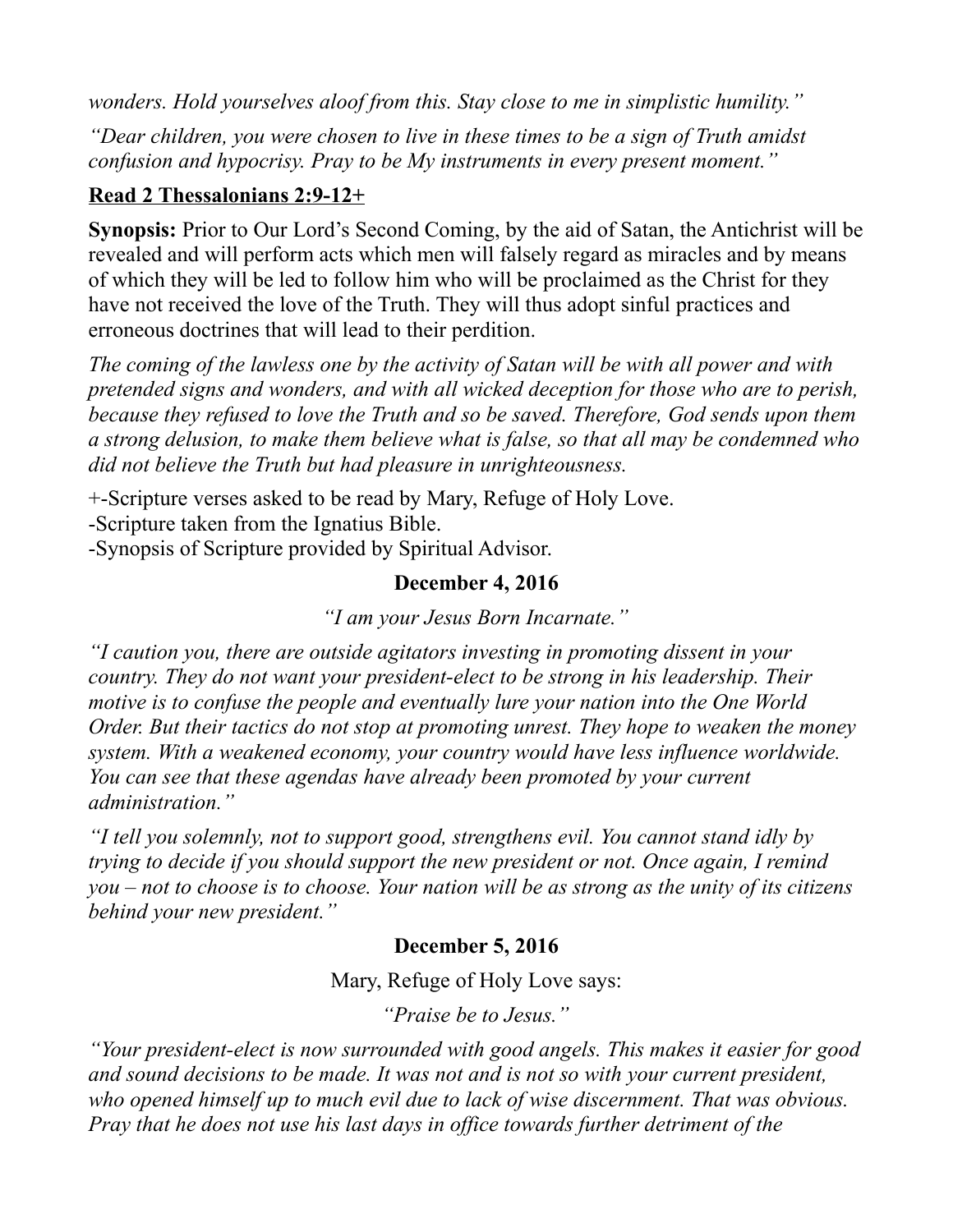*country."*

*"There are many choices as yet to be made. Unite in prayer that each decision is wrapped in Holy Love. The more your government reflects Holy Love, the more God will protect it. Much protection is needed as there is much evil all around that you do not see nor anticipate. No matter the situation, I am your Refuge, your strength."*

*"When agendas lie hidden in hearts, it is a certainty evil is at play. Beware of guile and manipulation. Look for simplicity and humility first and then it is safe to trust."*

*"Persevere in praying for Holy Wisdom in your leaders."*

### **December 7, 2016**

Mary, Refuge of Holy Love says:

*"Praise be to Jesus."*

*"Dear children, continue to pray in earnest for president-elect Trump. He will be making life-changing decisions in the future, and decisions which will affect the future of the world. Pray that his heart – his conscience – is guided in Holy Love, for this is the way to peace."*

*Prosperity is not only economic growth, it is the sense of security and well-being emanating from strong leadership – leadership that is not full of self-interest, but the welfare of those he leads. In today's world, peace can only be assured through military power. Therefore, it is good to support a stronger military. To appear weak invites danger and aggression on the part of any enemy. The enemy of all peace is Radical Islamic Terrorism. This evil hides in hearts and then spills out into the world. Be watchful, for any one individual or group of people who show sympathy towards such beliefs."*

*"I am praying with you. I am enthusiastic about many aspects of this country's future. You are under My Mantle of Protection."*

#### **February 7, 2017**

Mary, Refuge of Holy Love says:

*"Praise be to Jesus."*

*"The soul of your nation is being restored to reflect more closely the Will of God and Christ-like virtue. Of course, Satan is encouraging disputes, but as these efforts bear no fruits, this nation, as a whole, will begin to prosper and lead once again as this becomes apparent."*

*"Leadership which supports righteousness is so important right now, as you have whole nations and ideologies in opposition to Christian ideology. You must not be afraid to stand up for Christian standards and ideals."*

*"I am leading your nation out of darkness now under My Title 'Refuge of Holy Love'.*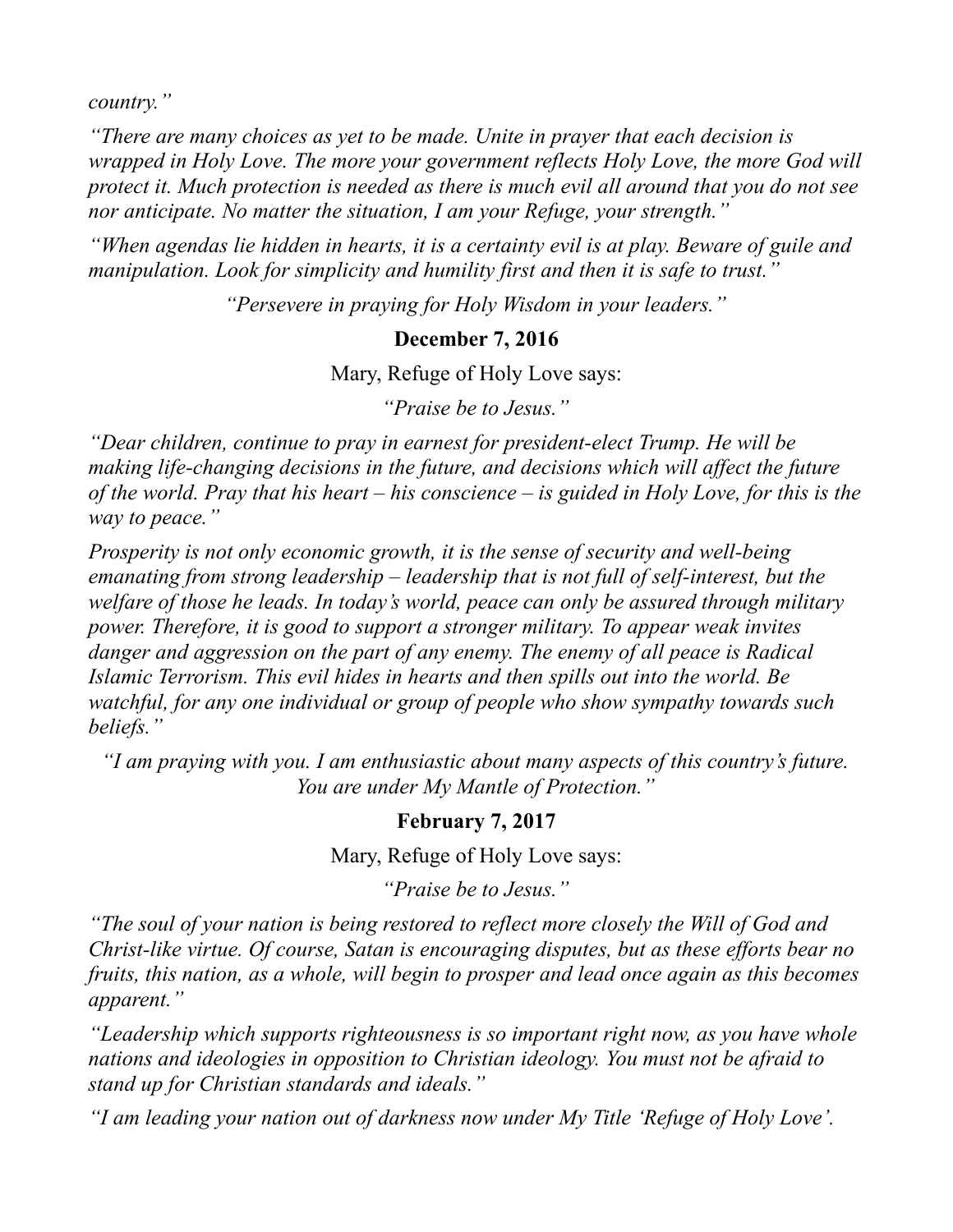*Jesus desires this whole nation be a Refuge of Holy Love – a spiritual refuge which draws people back to obedience to the Commandments."*

*"So, as the soul of your nation is resurrected, claim victory for Christ. Live the victory by merit of your thoughts, words and actions – always choosing good over evil."*

#### **February 7, 2017**

*"I am your Jesus, born Incarnate."*

*"These days your country harbors many dangerous people – criminals and those here illegally – in what is termed 'sanctuary cities'. These profligates are a threat to the lawabiding American public. They are unaccountable as to background or actions, all in the name of charity. This is distorted thinking."*

*"I have come today seeking a different kind of sanctuary – a nation tolerant of Christian beliefs, conservatism and traditionalism. After the unprecedented grace of your presidential election, I have strong people in place now to make this happen."*

*"I desire My Mother, Refuge of Holy Love, be Patroness of this sanctuary nation and every effort to return to the Truth. In the sanctuary cities, there is no effort to separate good from evil. In this nation of Holy Love, every grace will be given to do so. If you cooperate with the graces given, this nation will be a sanctuary of Truth, love and joy."*

## **February 8, 2017**

Jesus is here\* as He appears in the Divine Mercy Image. He says:

*"I am your Jesus, born Incarnate."*

*"I invite you to realize that these Messages\*\* are part of My Divine Mercy during these times. As I am calling upon this nation to assume the role of a sanctuary nation, I call all Christians to find asylum here. This nation – under God – is a safe harbor where Christian beliefs can be expressed and lived out without retribution."*

*"Conservatism will become more influential, as persecution will be seen for what it is. The greatest battle will be in Church circles where Traditionalism will continue to be under attack. This is because Church policy is not determined in this sanctuary nation, but elsewhere. I encourage you to support the Tradition of Faith despite persecution."*

*"Draw together now, as devotees of the Truth, and oppose compromise. Make yourselves known as Christians and be Christ-like examples of faith to one another."*

\* The apparition site of Maranatha Spring and Shrine.

\*\* The Messages of Holy and Divine Love at Maranatha Spring and Shrine.

## **February 9, 2017**

Mary, Refuge of Holy Love says:

*"Praise be to Jesus."*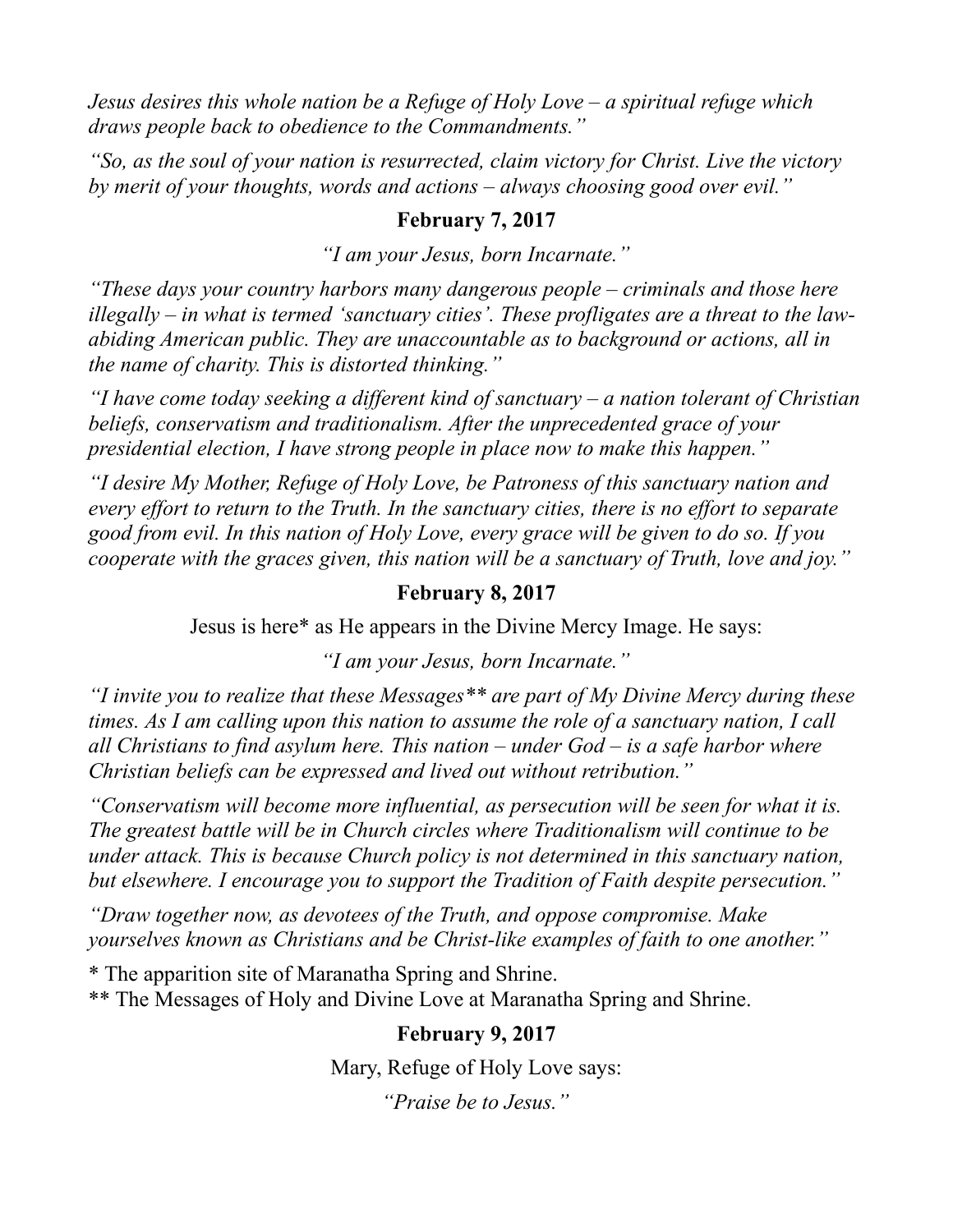*"If your nation listens to God's Call to become a sanctuary for Christian belief, she will return to prosperity and worldwide leadership. My Son will send the choicest graces*  into the heart and soul of this once great country and raise it up from the ashes of *error."*

*"It is here in this nation, religious freedom must return – allowing Christians to voice their Christ-like opinions and to act accordingly. Many are in favor of harboring those who embrace error and deceit in their hearts and intend harm and destruction to those foolish enough to protect them. I am calling you to embrace those who embrace righteousness through Holy Love."*

*"It is time for the Ten Commandments to be placed back in schools and courtrooms. In your attempts not to offend non-Christians, you have offended Christians and insulted God. This nation was founded under God – not political correctness. You took Christianity out of your schools and violence walked in."*

*"Place God as your Sovereign and allow Him to lead you away from error and into the Light of Truth. You will not regret it."*

## **Read Galatians 6:7-10+**

**Synopsis:** Regarding adherence of conscience to the Ten Commandments, make no mistake, a man will reap only what he sows. Therefore, do not grow weary of doing good according to the Ten Commandments and learned in the Moral Standards of Truth.

*Do not be deceived; God is not mocked, for whatever a man sows, that he will also reap. For he who sows to his own flesh will from the flesh reap corruption; but he who sows to the Spirit will from the Spirit reap eternal life. And let us not grow weary in welldoing, for in due season we shall reap, if we do not lose heart. So then, as we have opportunity, let us do good to all men, and especially to those who are of the household of faith.*

+-Scripture verses asked to be read by Mary, Refuge of Holy Love. -Scripture taken from the Ignatius Bible.

-Synopsis of Scripture provided by Spiritual Advisor.

## **February 10, 2017**

Mary, Refuge of Holy Love says:

*"Praise be to Jesus."*

*"This nation was founded upon the precept of religious freedom. However, in recent years, the outward display of tolerance towards every belief system has overshadowed the Christian foundation of this country. Christians are persecuted worldwide – even murdered. Jesus is calling for this country to be a safe haven for Christianity where Christian ideals are respected once again. He desires Christians openly proclaim their beliefs without fear of retribution. Furthermore, My Son does not want Christian prayer to be a negative in any environment."*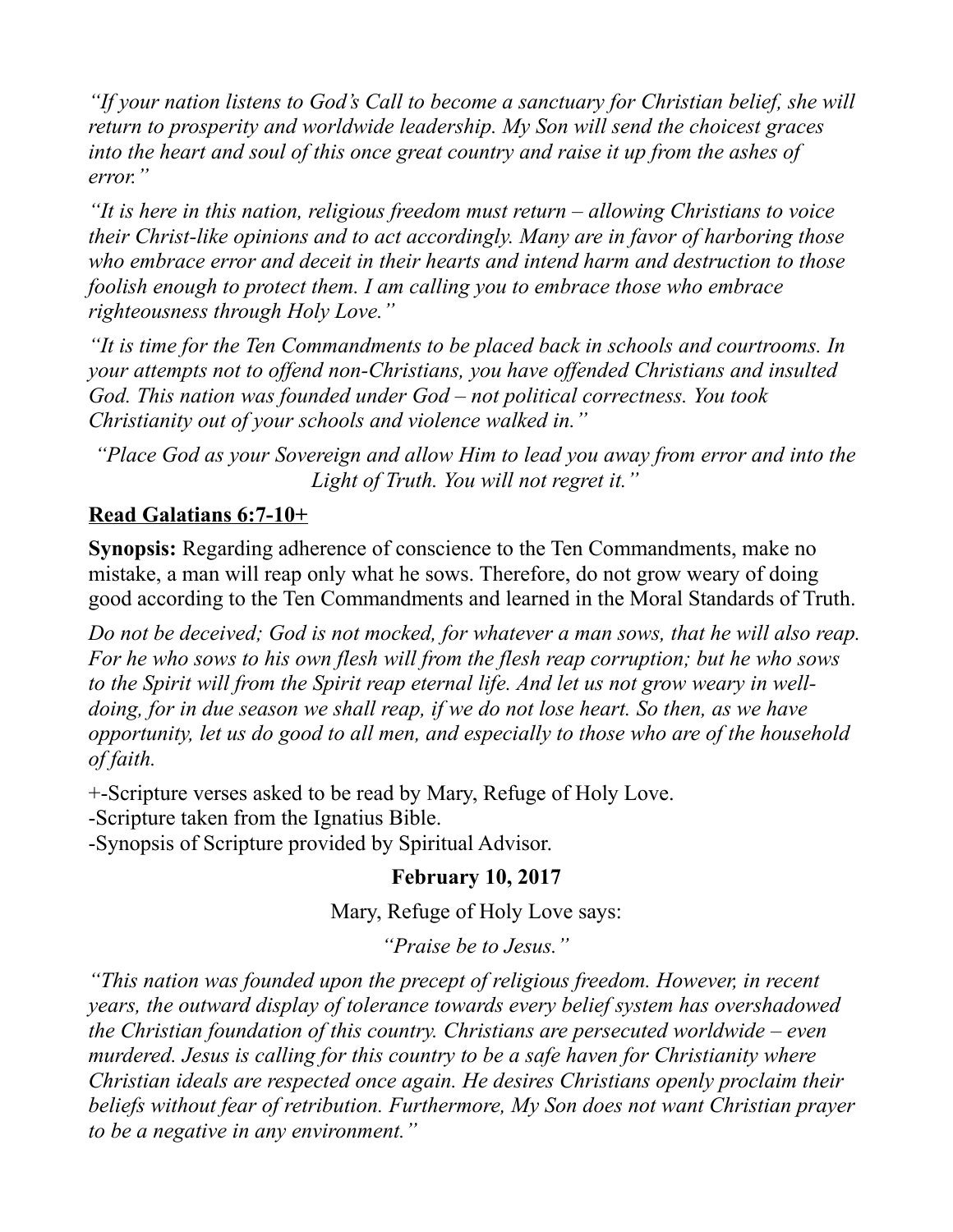*"The general public is so far away from placing God first in their lives that they do not notice Christian ideals being threatened or slipping away. My Son's challenge to making this nation a sanctuary for Christianity is a wakeup call. God has blessed this nation from the onset and continues to do so. Use the opportunities at hand in the form of your resurrected government to make it happen."*

### **February 18, 2017**

Mary, Refuge of Holy Love says:

*"Praise be to Jesus."*

*"Your nation is being called to be an example of unity in a world fraught with disunity. You are not being called to be united with the New World Order, but to be united in Holy Love. This is the way this country can be a refuge of Holy Love – a safe haven for Christian belief and harmony."*

*"Without such a refuge in the world, Christians will continue to suffer persecution and indignities – more than any other group of believers. I am telling you these things ahead of time, as even now they are unfolding."*

*"You do not know the evil that lies in hearts as I, your Heavenly Mother, do. Protection under the law of the land is your safeguard. This is what your nation was founded on."*

*"Take these things to heart and make known the sanctuary of Christian belief I am calling this country to be."*

\*\*\*

## **Holy Family Refuge Messages <https://www.childrenoftherenewal.com/holyfamilyrefuge>**

#### **February 19, 2017**

### **Come Holy Spirit, Blessed Mother, and all of Heaven with St. Michael as Guard and Protector of your Words**

*My most beloved son and to all of Our children, this is your Mother of Love and Mercy. My love and mercy have been given to you and all My remnant children who have asked for it and accepted it. Please use it for My Son and Me to help convert more of Our beloved children. I want to tell you that the picture I gave to you of the Statue of Liberty with Me, Mary, in the background is very important to get out so your country knows God has given His Mother of the Immaculate Conception to guard and protect all of the United States of America and has given Our Lady of Guadalupe to protect Mexico. Your country now has all that it needs to change and turn around except We need more prayers from all of Our children. I need the majority of My children to pray a rosary and chaplet each day instead of just 25%, and your country would become a great leader again.* 

*I, your Mother, am talking about the last of this era of time from the birth of My Son,*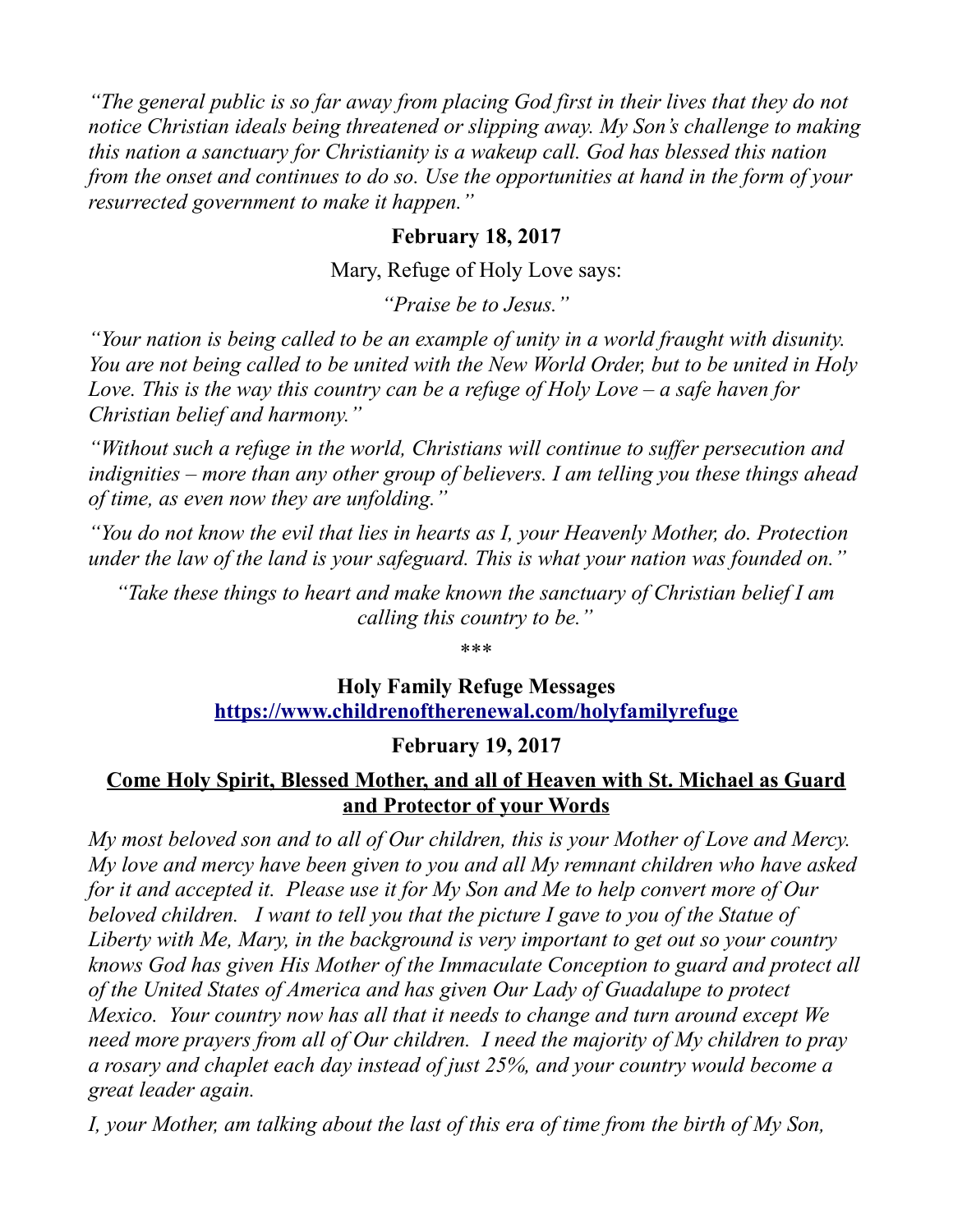*Jesus, two thousand years ago until the coming of the new era of time, the Era of Peace, for one thousand years in the New Jerusalem. My children, this era of time is coming to an end soon because My children have polluted God's beautiful earth so badly that it is not healthy enough for My children to live in anymore. Your water, your land and trees, skies, oceans, and forests are so polluted that they are making everyone sick. Your oxygen levels are only half what they were years ago. This is why your people do not have any energy and are sick all of the time.*

*You have now turned your natural environment that God created into a chemical environment. Your bodies were not made to live in a chemical environment. They were made to live on natural herbs from your land, not chemicals that satan and his followers put together to kill all of My children a little at a time. Satan's fallen angels brought all of these sins and pollution down on mankind to destroy all of God's children. Because of all the sins of mankind, he received the power to do so. Satan is powerless without man. Your time as you know it is quickly running out. My God is about to clean up the whole earth and re-purify it like it was when Adam and Eve lived in the Garden of Eden.*

*I have given you a new leader in the United States to start to get My children ready for the New Jerusalem. With your prayers and Heaven's grace, you received a new leader but he will only be able to do his job with the majority of My children praying for the new President and new Vice President and also for the Pope of the One Holy, Catholic and Apostolic Church. I have given you a second chance to clean up the world but it will take all the people of My world to pray and fast to get the job done.* 

*The Warning talked about in Revelations is at your doorstep so pray and fast and treat your God and neighbors with honesty and love. Your time has run out but My God has*  extended it to save more souls so they can enter into the New Era of Peace. Love, the *Mother of God with the Holy Trinity, and all of Heaven with Me. Love, love, and more love. Amen.*

# **March 7, 2017 Feast of Our Lady of the Bowed Head of Vienna, Austria**

## **Come Holy Spirit and Blessed Mother with Your Words Only with St. Michael and All of Heaven as Guard and Protector of Your Words**

*My love and My most beautiful one and all My beautiful children. I know My son, you do not feel like writing, but Heaven and I need you to write. Tell all My children We still need more prayers, desperately, because satan and all the evil people are trying to take America down before they get any stronger and get more people back on track with God and Heaven.*

*I know all My children are suffering greatly now, but it will get much worse if My children all over the world do not start following the Ten Commandments of God the Father. You are very close to the repeat of Noah and the Flood time in past history. My children think they can do everything on their own and also their own way without God,*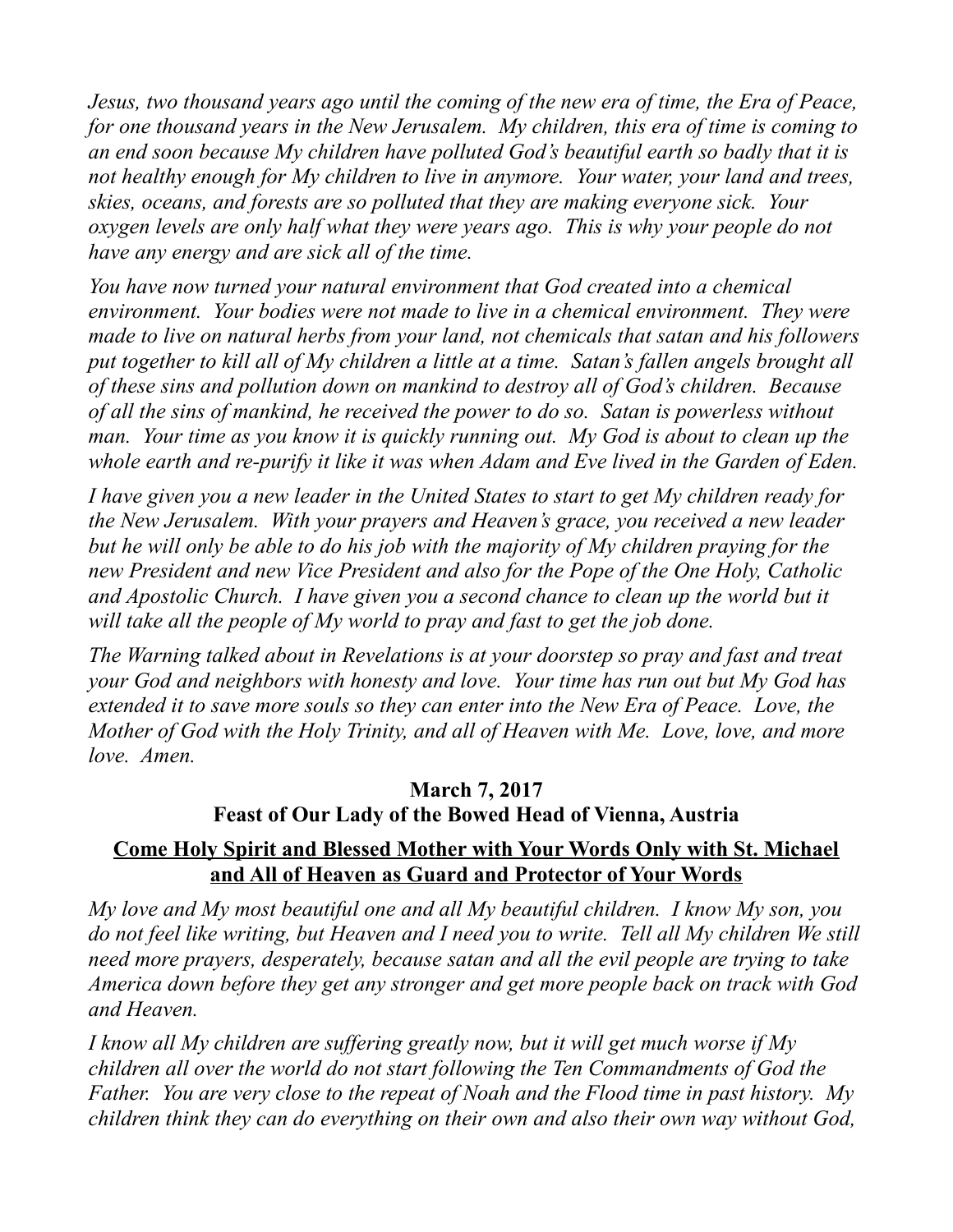*but in all of the world and America, the chosen leaders have got to learn to listen and you must all band together as One Body in Christ with God as your leader.* 

*I told you I gave you good leaders in Donald Trump and Mike Pence but they are only human and must have the majority of the people following them and the Ten Commandments. Abortion and killing of babies, homosexuality sins, and any sins of the flesh must stop now and they can only stop with the prayers of the people. If they do not stop now, America will go down just like the Roman empire who went down from the sins within their own country. America is deeply on that path and without more prayers within and outside of America, they will fall and be killed by the enemy. My Son wants to speak.*

**(Jesus)** *My children I have given you a new leader but he has been infiltrated by many evil people on the outside of his party and some within his party. There are many evil people that have paid high prices to take down your government and to tell lies about your president through your news media and also through occult leaders and many, many others including your church leaders that are controlled by the one world people and all the masons. They want to rule the whole world and destroy most of God's children through evil people with dirty money. If it were possible, they would destroy all the world as soon as they can. Pray, pray, pray hard for a total breakdown of all the evil cults in America and all over the world. Do not doubt for one minute that Trump has been chosen and put into office by God the Father Himself to do what St Paul the Apostle did on earth. He stopped killing Christians, himself, and took up arms against all the cults, atheists, and all the evil people that would not follow God's laws.* **Love, Jesus and Mary.**

### **March 19, 2017**

### **Come Holy Spirit with Jesus' Words with St. Michael as Guard and Protector**

*My beloved son, this is your Jesus of Love and Mercy. My son, I am Jesus of Love and Mercy, but I am also Jesus of Justice. I told you before that to be love and mercy, I also have to be a Jesus of Justice; One does not go without the other.*

*As I have told you before, you are in the Great Tribulation. More disasters will happen very soon and they will be much more intense. Your country is not waking up, they are just grumbling and complaining instead of repenting. They are fighting against your new President just like they fought against all the past prophets. Something major has to happen that will shake and stop your whole country from being able to function in a normal way.*

*Your country and the world has lost obedience to their God and to each other. I have given you two good leaders as President and Vice President and the majority are still trying to stop them and condemn them for everything possible.*

*I will send justice from far and near to shut your country down to a standstill very soon. The door of the ark has just closed. Watch what the next 40 days bring you. You better*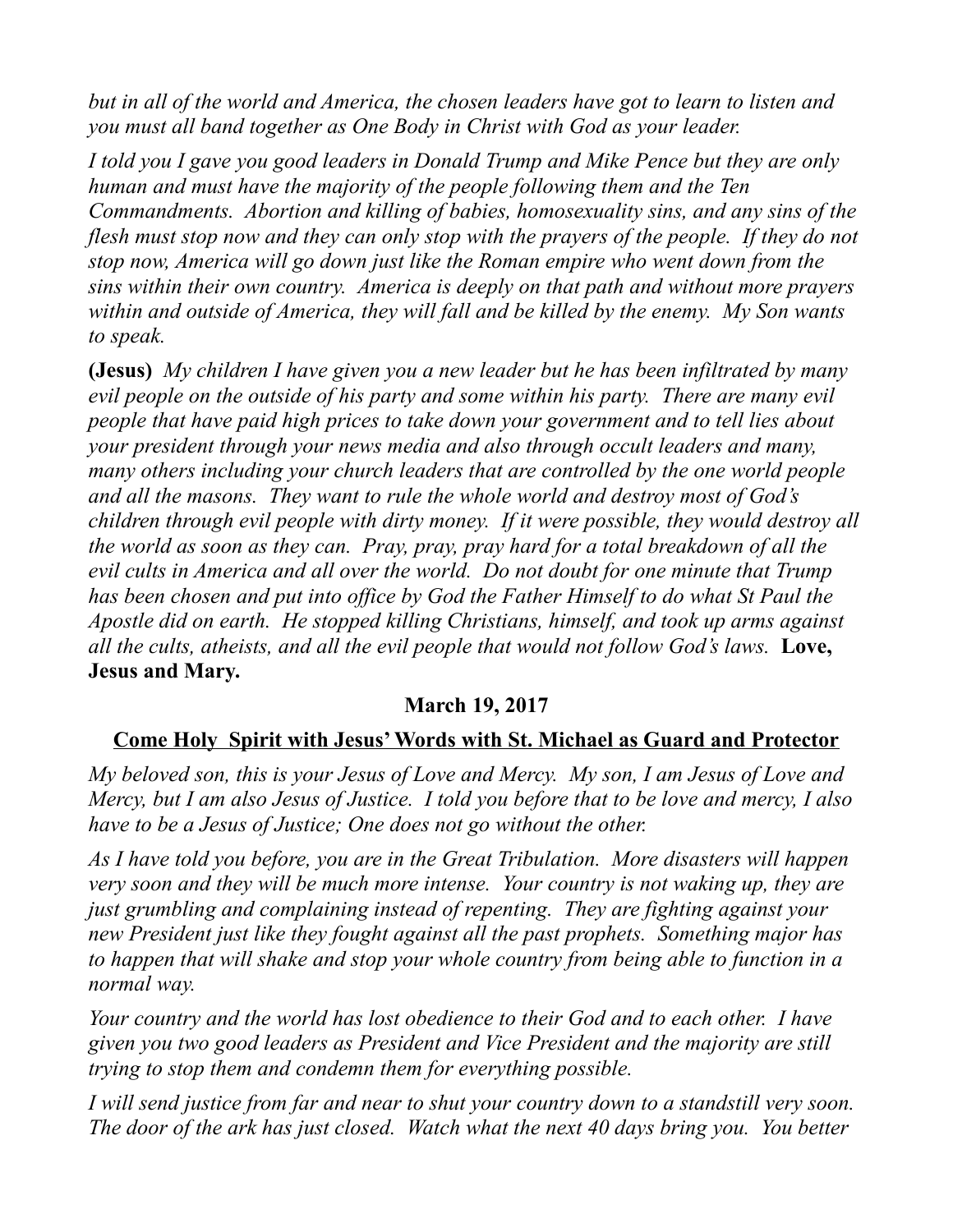#### *pray hard and repent.* **Your Jesus of Love and Mercy.**

\*\*\*

#### **Holy Love Ministry [http://www.holylove.org](http://www.holylove.org/)**

#### **March 22, 2017**

Mary, Refuge of Holy Love says:

*"Praise be to Jesus."*

*"Dear children, the course of human history can be changed if mankind will heed My Call to establish this nation as a Christian sanctuary. You have sanctuary cities where evil takes refuge. I am urging you to make this entire nation a 'safe haven' where Christians can thrive without the threat of persecution."*

*"To do this, you must not be afraid of who you would offend by identifying evil and sin for what they are in the Light of Truth. If you bring the Truth to light in this way, God will unite you in many ways. He will give you knowledge and capabilities beyond your own to circumvent problems. He will inspire your leaders to support good and to overcome evil. While you are trying not to offend people, you are protecting evil and offending God. You must reverse this to become a sanctuary nation as I call you to be."*

*"Are you listening? Do you respect My advice?"*

#### **Read Psalm 43+**

*Vindicate me, O God, and defend my cause against an ungodly people; from deceitful and unjust men deliver me! For Thou art the God in whom I take refuge; why hast Thou cast me off? Why go I mourning because of the oppression of the enemy? Oh send out Thy Light and Thy Truth; let them lead me, let them bring me to Thy holy hill and to Thy dwelling! Then I will go to the altar of God, to God my exceeding joy; and I will praise Thee with the lyre, O God, my God. Why are you cast down, O my soul, and why are you disquieted within me? Hope in God; for I shall again praise Him,*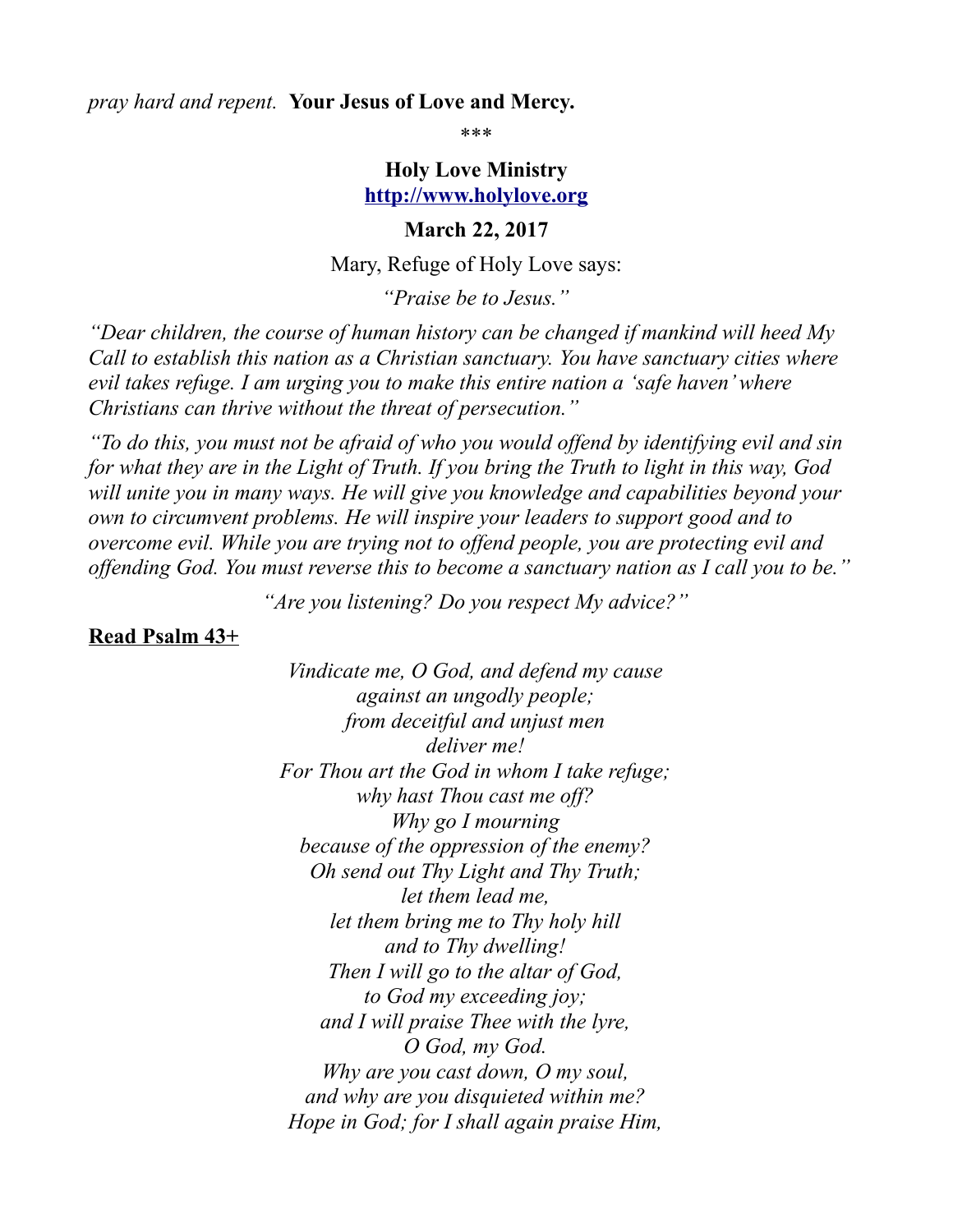### *my help and my God.*

+-Scripture verses asked to be read by Mary, Refuge of Holy Love. -Scripture taken from the Ignatius Bible.

\*\*\*

#### **Holy Family Refuge Messages <https://www.childrenoftherenewal.com/holyfamilyrefuge>**

#### **April 6, 2017**

Come Holy Spirit with the Word of God with St. Michael and all of Heaven as Protector of Your Words, Come, Lord Jesus

*"My son, I have been wanting to talk to you about your country. Your country must have unity with their God and not satan. The split in your country is caused by the lifestyle of the people of your country and the evil people that the one world government are sending to your country to cause all corruption to take it down. I have told you in many of My messages, that the only way to save your country is to put the Ten Commandments back into your churches, schools, governments, and everything that your country does. I have sent you a good President and a good Vice President who are trying to do just that. People do not want to listen to any law or any order from God or from your new leaders."*

*"I tell you that all America and the world must listen to God and have the Ten Commandments as their true leader. And, then to the new leaders that I send you, if the new leaders are living in the Commandments, listen to them and help them to get your people back to living in God's Will and not satan's will. Until you start living the Ten Commandments, your country will keep suffering more and more. Please listen, My children for God's ways are the only ways to be happy and peaceful."*

*"You wonder why so many people are coming into your country, and it is because of all the abortions in your country and the world. It is also because of all the laziness of the American people. The elite people who run the world bring in cheap labor to make up for the laziness of American people so they can make more money. If Americans would have had their children and not aborted them you would not have so many people coming into your country and taking your jobs. It is all because of your laziness and sins of the flesh that you are about to go down."*

*"I your God have given you one last chance and you better make use of it and unify and change your lifestyle from sin and sickness to love and peace of God and not what you call love and peace of the flesh. You are living on borrowed time. Love, the Maker of Heaven and Earth. Pray much for your Congress and Senate and President today. It is a critical day in the life of your country."* (Twelve hours after this message was given, the US military fired more than 50 tomahawk missiles at a Syrian military airfield.)

Thanks, Jesus, for protection from storms last night. Love, from all of Your children on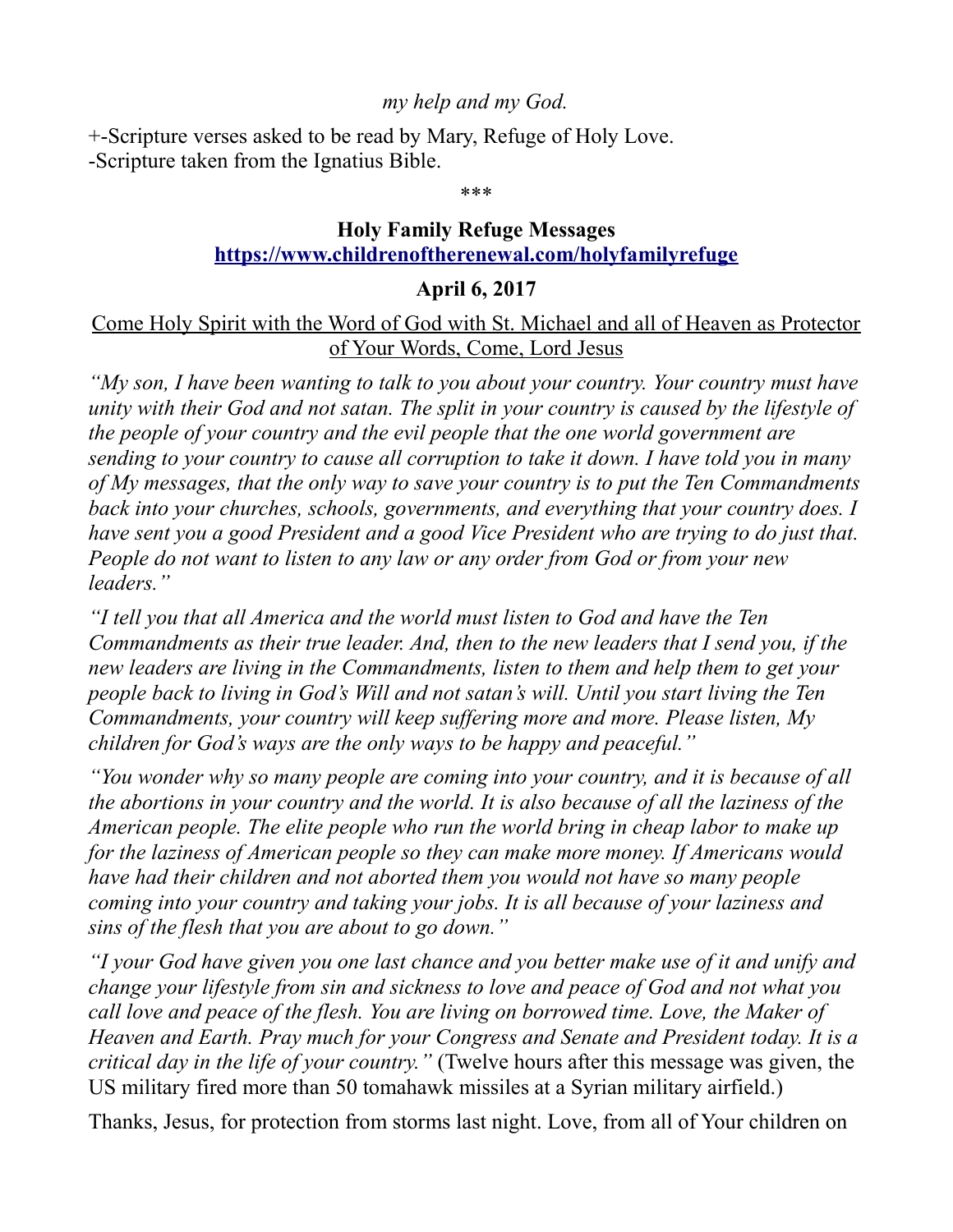earth. Forgive us for our sins.

## **May 2, 2017**

## **Come Holy Spirit and St. Michael as Protector and Guard over God's Words to His Son**

*My most beloved son, this is Jesus of Love and Mercy. Your country and world is a mess. I have told you before that your country is about to be taken over. I have told you I'm still protecting your country. I also told you to watch the next 40 days and see what happens.*

*The 40 days are over now and you can see all the natural disasters I have permitted to happen already this spring. I tell you to pray and watch the next 40 days because much more damage will be done to your country and the world.*

*The prayers are just holding your country above water and that is all. You have picked up a few more prayer warriors but not enough to improve anything in your country. Your country will still be setting on the edge of a cliff ready to fall off until you get more laws changed and a majority of people living the Ten Commandments and bringing them back into your country, the churches, the schools, the governments in all the cities, and the leadership. You are just holding your heads above water and that is all.*

*Keep praying America for you have much hardship ahead and some will be severe. Your Jesus of Love and Mercy. Do not give up hope, but give Me more prayers. Love, Jesus.*

## **May 22, 2017 Our Lady of Monte Vergine [Naples, Italy]**

*My most beloved son, this is Mary, your Mother from Heaven. I know that you and most of the world are suffering greatly now. All of you must keep praying greatly now for protection of your leaders and your country. All the evil in the world and hell are fighting against your country, America. They know that your country is holding the piece of the puzzle that is still holding satan from destroying all the world.*

*You have many good people in the world, but you have many bad leaders that are controlling everything you see and most of the things that you are allowed to do, but you have all of Heaven on your side in a good President and Vice President that I have chosen for you and helped you to get elected. All the evil in Washington knows that they will be taken down and put in jail if your President wins out and gets America back on track. All of your news media and air time is being bought out by all the rich evil people to try and save them from being taken down. They have stolen from the poor for many years now and they control all of the banks, the stock market, the gold standard, the silver, the chemical companies, the medical institutions, and the pharmaceutical companies. It will take much prayer and a special act of God to stop them from destroying everything. Satan's only good is to destroy all of My God and your God's children and take them to hell. But, with your prayers and Heaven's strength, very little*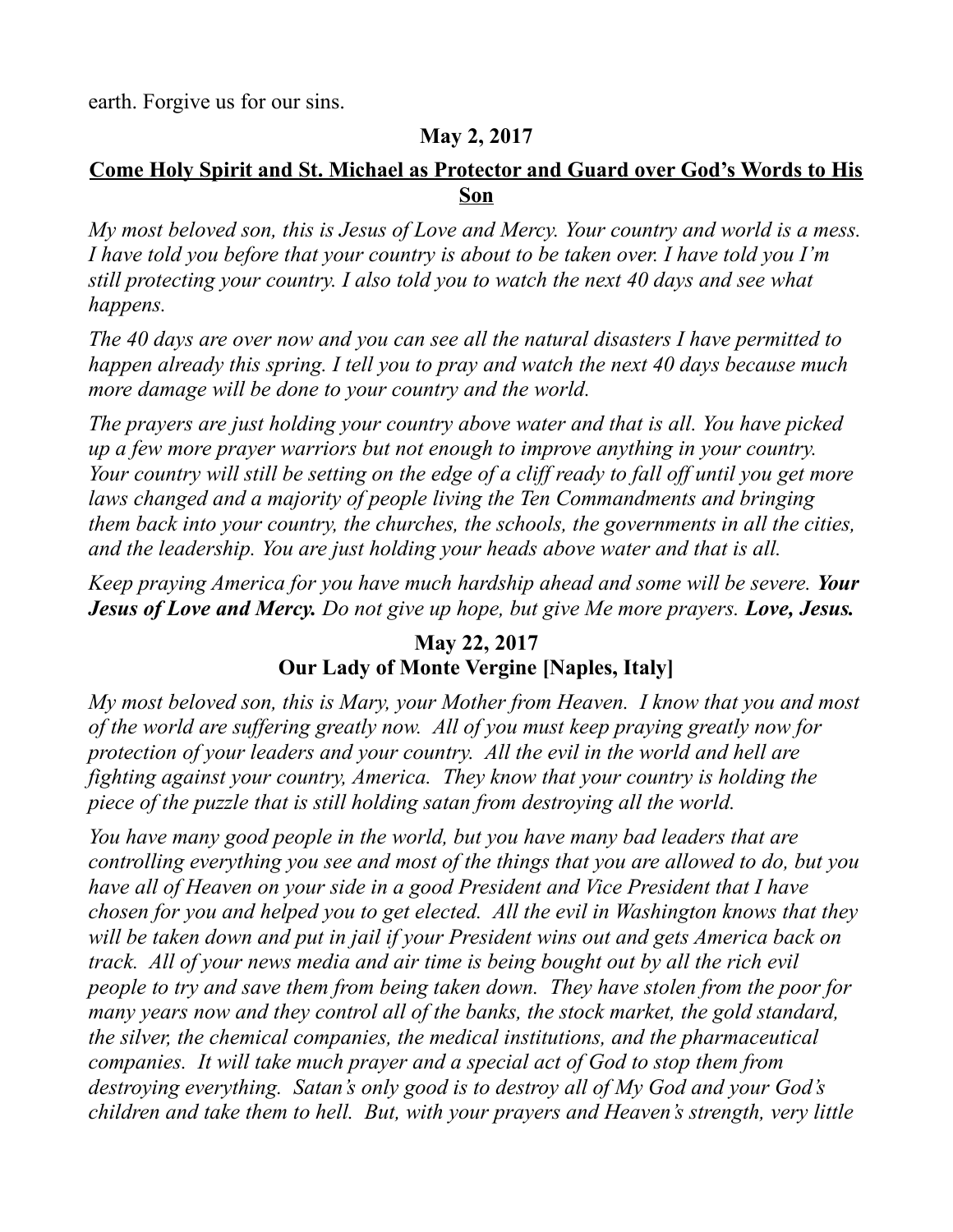*will be accomplished by satan. It looks like all is being lost with all the lies and evil being said against My children, but God is going to change everything very soon with His mighty power and bring all the evil down and cast them into hell for all eternity.*

*Do not stop praying but keep begging for God's mercy and protection and the new Era of Peace will be here very soon in God's time. Make sure you offer all your suffering for the salvation of souls and pray for all those that persecute you. Praying for evil stops evil. Love, Mary the Mother of God and all of Heaven.*

\*\*\*

### **Prophet John Leary [http://www.johnleary.com](http://www.johnleary.com/)**

#### **Wednesday, June 14, 2017**

**Jesus said:** *"My people, you have seen terrorists killing many people, no matter who they were. Some attacks have been against your police authorities. Today, you are seeing a planned attack against Republican leaders in the House of Representatives, and the gunman showed hate for your President and your Republican Party. Using an assault rifle he shot one of the Republican leaders, some aides, and two policemen. The gunman was shot, and he died later in the hospital. You have seen some very hateful speech against your President by your liberal press and television networks. Some have displayed an image of a beheading of your President. You are even seeing a play mocking an assassination of your President. With all of this hate speech, this is even inspiring deranged people to shoot their political enemies. All of this hate and attempts to kill those in power, has crossed the line of decency and rule of law. You have laws against hate speech, but the left radicals who perform destruction are not being prosecuted in court. The one world people and your left progressives are trying to remove your President, even if they have to use violence and attempts to cause a civil war or martial law. Those people, who are promoting socialism, are using communist tactics to remove their enemies from power. My people need to pray for peace and a stop to all of this hate speech against your President. He needs to be allowed to make his plans without being harassed every day by your left media. I chose your President for this time to turn the tide against Godless atheism, socialism, and communism. It is by My power and grace that America could be made great again. Your country needs to repent of its sins, and change its evil ways."*

**Thursday, June 15, 2017**

**Jesus said:** *"My people, it is the plan of the one world people to overthrow your government so they can bring the Antichrist into power. These evil ones are following the devil's orders, because they worship him. They are pouring millions of dollars into protests of hate that are trying to divide your country between the socialist left and those people supporting your Constitution. By fomenting such hate and division, their goal is to use a civil war or martial law to bring down your government. I will send*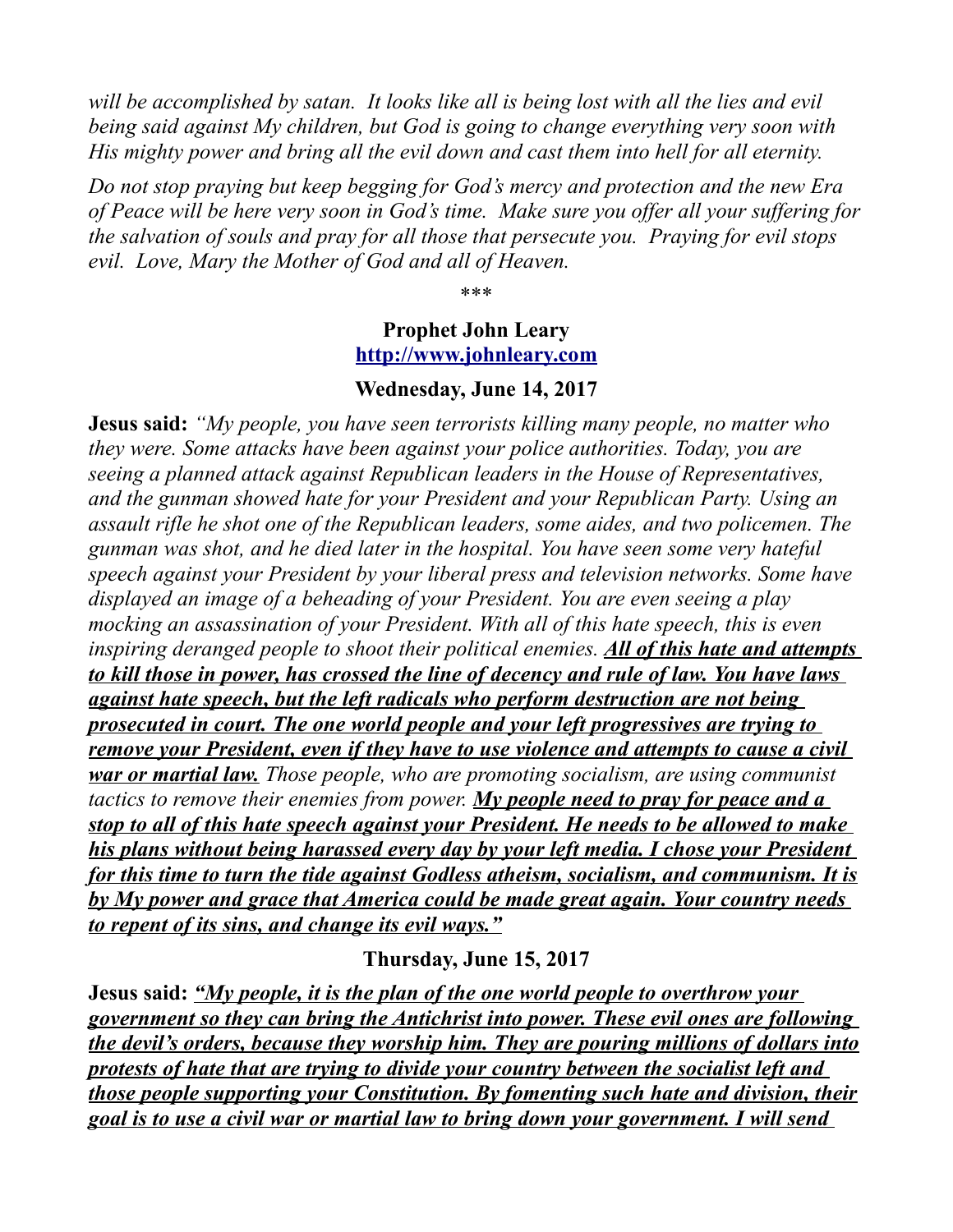*My angels to support your government against these evil ones so your President can stand up for what your Constitution says with your words about Me in your documents. Only America under God will lead your people to a better way of life against Godless socialism."*

### **Saturday, June 17, 2017**

**Jesus said:** *"My people, you have witnessed eight years of socialism under your previous President, and now these same socialists are trying to force their ideas and way of life on to your new President and your people. These latest hate tactics have gone to a new level when liberal Democrats are encouraging acts of violence, as when your Republican leader of the House of Representatives was shot. <i>These liberals are using an old communist tactic. If you tell a lie long enough, the people will begin to believe their fake news and lies. You may not recognize what the left is doing, but they are like the communists who desire to take power any way they can get away with it. If your people cannot live peacefully, then you are inviting the anarchists to cause a civil war over your divided country. Pray for peace, or you could get what the left wants in a war."*

\*\*\*

**End Times Daily**

**Message Given To Ned Dougherty <http://www.endtimesdaily.com/messages-1/july-1-2017-our-lady-of-light>**

## **July 1, 2017 @ 9:20am**

## **St. Rosalie's Parish Church, Hampton Bays, New York**

**Our Lady of Light**

## **A MESSAGE TO THE PEOPLE OF THE UNITED STATES OF AMERICA**

*My tears are for the people of the United States of America!*

*My tears flow freely now, for I am concerned for the future of your people, especially for your children's future. The time has come, when the ills that have fallen upon the rest of the world will come to haunt this once great nation that has been turned from its former glory into a state of repression by the evil forces of satan, who has managed to maintain a grip and control over your country through the manipulation and stealth activities of the secret and occult societies that have permeated all of mankind.*

*The virulence with which the evil one has infiltrated the United States of America through its governments, its institutions, and its places of higher learning has been particularly violent, and satan's disease has so corroded the very fabric of your nation that only a full and complete purging of the evil one and his minions will restore the land, formerly of the free and the brave, to its rightful position as the leader of nations to the rest of the world.*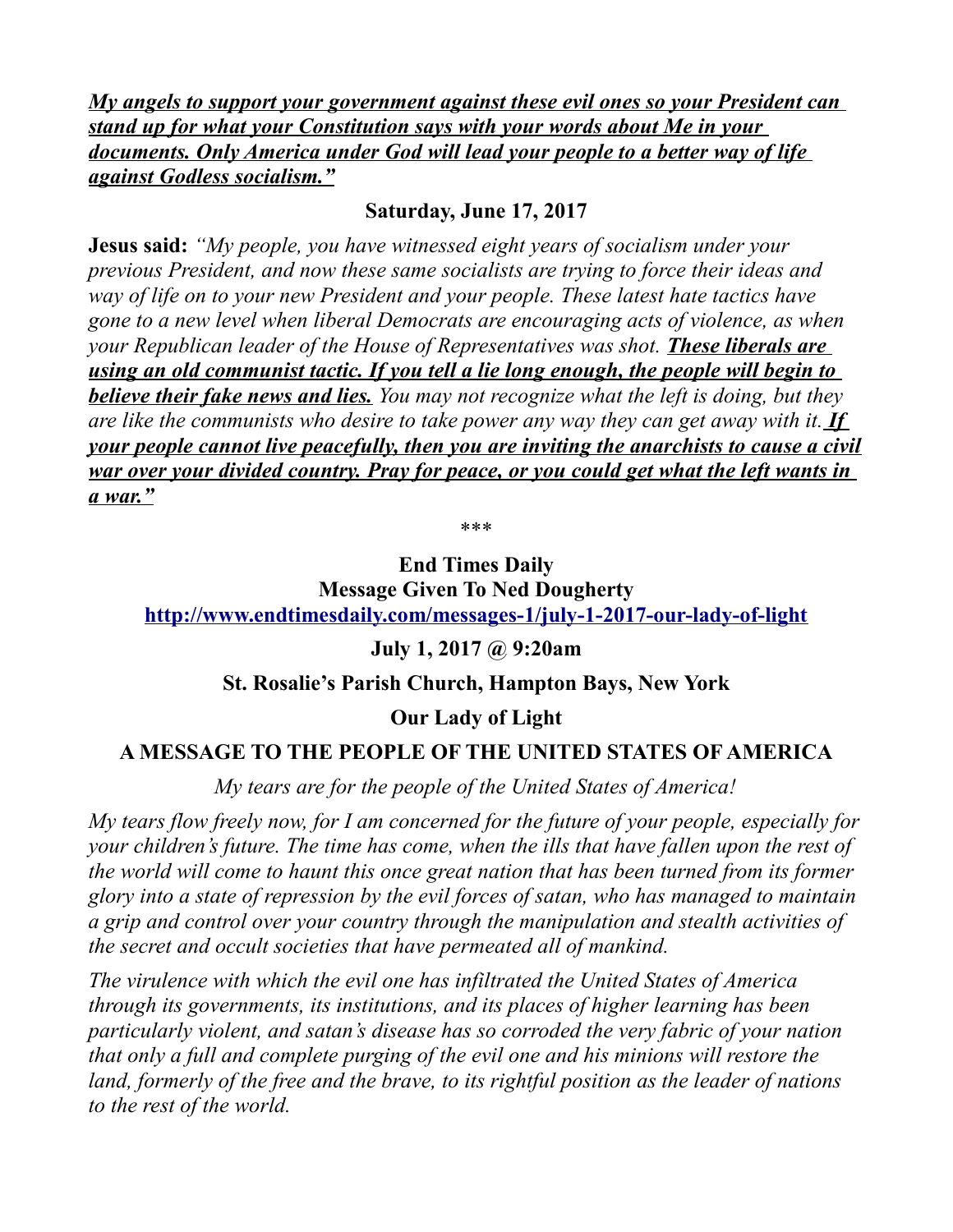*For it is the intention of the Father in Heaven that this land once again becomes a beacon of light for the rest of the world. Such is the future of the United States of America, but only if the people of your country rise up against the tyranny that has been covertly and stealthily operating in the shadows of your government, in many instances, since its very inception, but more strongly so in the control and direction that your country has taken within the last one-hundred years, since your money systems have been infiltrated by the dark and evil forces of humanity that have taken over and corrupted your banking systems, your money supplies, and your financial institutions.*

*It is time now for you, the citizens of the United States of America, to ferret out the vermin that have infested your land for too long now. It is time for you, the citizens, to remove the scales from your eyes and to recognize the evil forces that have been at play to manipulate and control you through their draconian system of taxes and their control of their fiat and bogus money supply.*

*The riches of the world were ordained for all of God's children to partake in the rich and wonderful resources that belong only to the Father in Heaven, and certainly not to the minions of satan, who have been controlling you through the manipulation of money and credit, to further enforce their control and enslavement of you through their tricks and their schemes.*

*A new day is now dawning for America in that the veil is being lifted to expose satan's minions and their schemes. You see now the revelations through the exposure of your media giants, who have been doing the work of the evil one by propagandizing and twisting the truth to suit the greed-filled needs of satan's minions. Now these minions are becoming increasingly more exposed for their sins against humanity. The evil one and his minions are now running in fear, for they know that their evil plans are being exposed. This was not the plan of their leader satan.*

*This is the plan of the Father in Heaven through His Son the Redeemer of the world to lift the veil of darkness and secrecy that has allowed these minions of satan to operate against the best interests of the people for centuries now.*

*But now the ruse is up and the minions of satan are soon to be finished, for the people are being given the ability to see the vermin of the evil one for the awful and devious ways that they have been tricking you. Woe to those who continue to follow the prince of darkness and his evil ways, for as the veil of light continues to rise and expose their sins against the rest of humanity, they who are the evil one's minions will have no place to hide.*

*They are more dangerous than ever now, for they know that they are being exposed, and the events that are happening now that you see within the dysfunctional and lying media, which they control, are starting to unravel all of the sinister mystery and intrigue that has been behind the evil one's control of your media giants for decades now.*

*The Light of the Father in Heaven through My Son, your Lord and Saviour Jesus Christ,*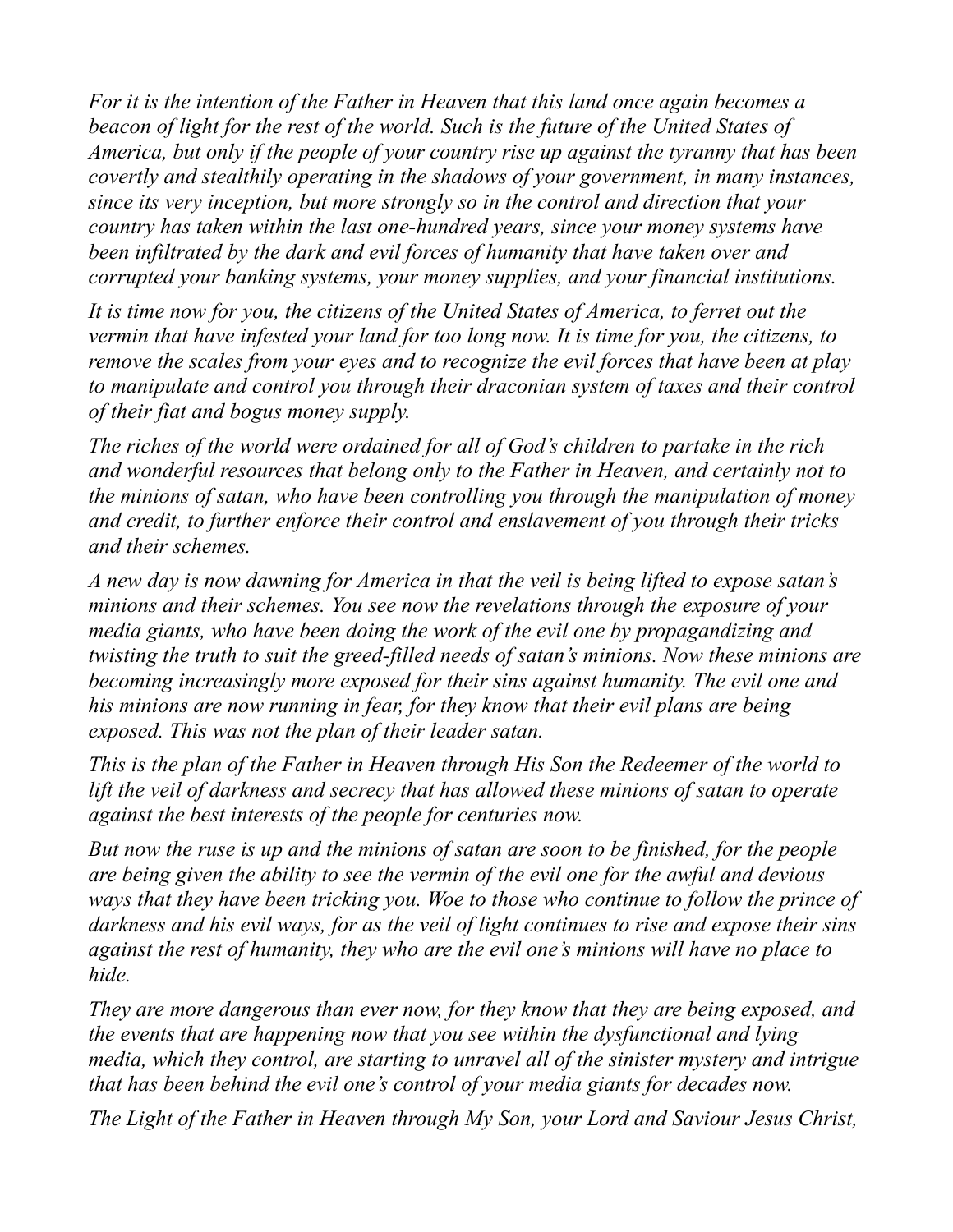*is now upon you exposing the evil one and his minions as they scurry for cover, and as*  each and every one of you becomes increasingly more aware of who they are and what *they have been about in trying to control and manipulate humanity, and in their darkest plans, to cull down and to eliminate much of humanity; such is the demonic darkness of their plan.*

*But, Alas! The Father in Heaven is intervening now in the affairs of mankind. In particular, the Father in Heaven is influencing the affairs of the United States of America to bring about a Great Transformation across this great land as well as around the entire world.*

*I must caution you that my tears are for America, for the evil one and his minions have very dangerous tools still within their secret arsenal of weapons. Now that they are running scared and cowardly in their last grasp to maintain control over you, they are fully capable of creating much devastation and destruction, not only for America, but for the rest of the world.*

*I am calling upon all of my sons and daughters to become extremely vigilant of your leaders and to discern the good from the bad, for the evil one and his minions will attempt to seize unlawful power and control over your nation to restore the control that they are losing now.*

*Nothing is beyond the depth of their darkness. They will attempt to embroil you further into the world wars; they will attempt to assassinate those leaders among you who get in their way; and they will topple and destroy your economy, resulting in anarchy and chaos, which are the conditions that they need to create to attempt to maintain their control over all of you. Do not let them succeed for their master, the evil one.*

*I call upon all of you who are the Lord and Saviour's Prayerful Warriors to not only exercise your vigilance, but to PRAY, PRAY, PRAY for the discernment to recognize that the Father in Heaven is now with you, through the intercession of His Son Jesus Christ, as well as with the Blessing and Prayers of your Heavenly Mother.*

*For in these end times, although my tears will fall for all of you during the hard times and struggles that you face, my tears will be ultimately tears of joy for a New Heaven and a New Earth shall come to pass!*

*Thanks Be To God!*

### **Message ended 9:53am**

\*\*\*

**Holy Love Ministry [http://www.holylove.org](http://www.holylove.org/)**

### **July 3, 2017**

Once again, I see a Great Flame that I (Maureen) have come to know as the Heart of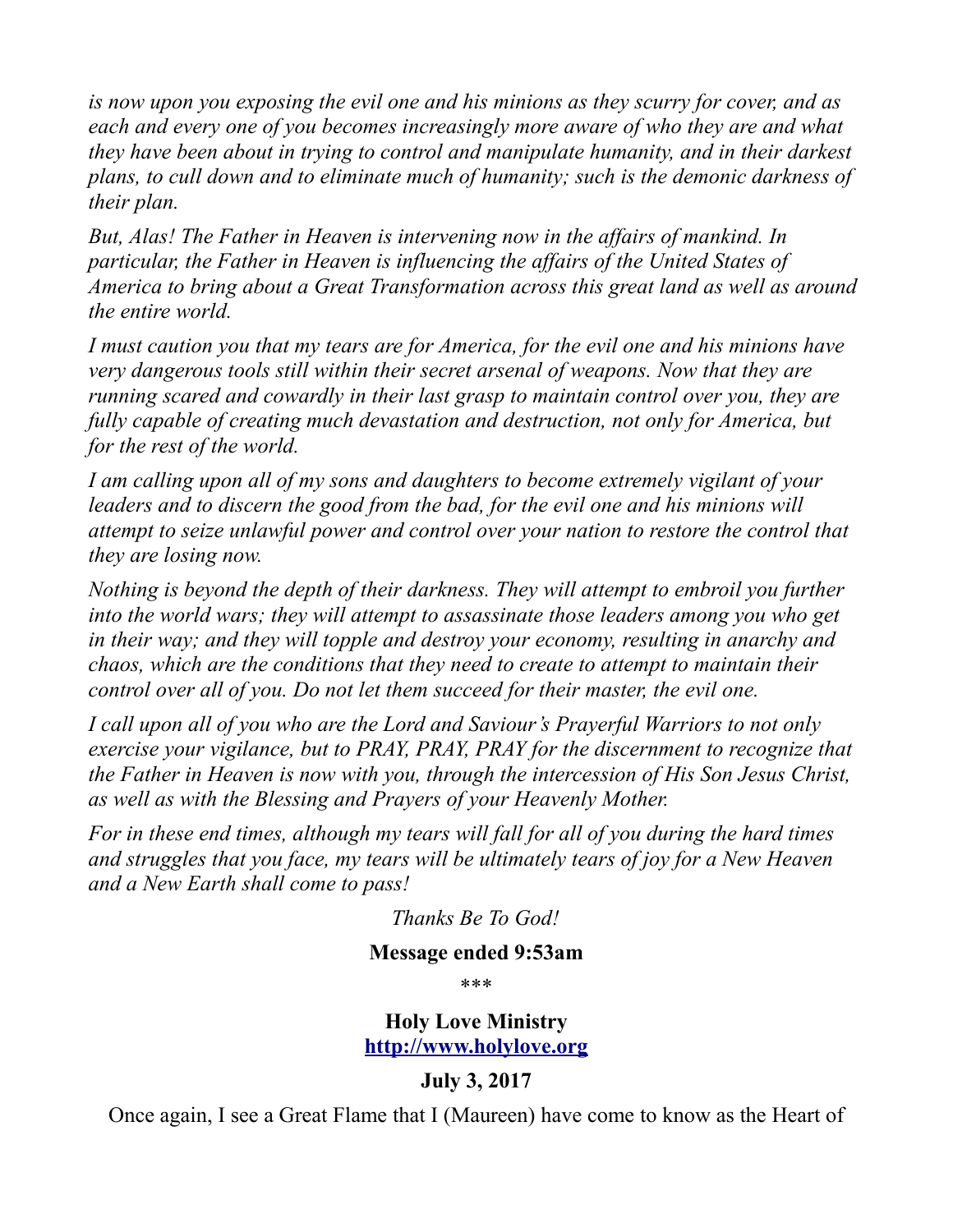God the Father. He says:

*"I am the Lord of All – Creator of all."*

*"Today, I come to remind you of the founding of your country as an independent nation. It was necessary for the citizens of the British Colonies to revolt against the effects of bad leadership. Only then, was religious freedom born here."*

*"In like manner, I have come to ask for a revolution of good over evil. When I refer to good, I refer to the moral fruits of following My Commandments. It is past time for good to unite and to make their objectives heard. It is time for good to be made known as the solution to earth's woes."*

*"Voice the objectives of choosing good. These are numerous – an end to decisions which oppose My Reign, strength in opposing evil, religious freedom unassailed by persecution and more. Lucifer does not want these fruits alive and well in your country or in the world. You must make the effort to unite and oppose the evil in the world by supporting good – My Commandments in public."*

#### **July 4, 2017 Independence Day**

Once again, I see a Great Flame that I (Maureen) have come to know as the Heart of God the Father. He says:

### *"I am the Lord – Creator of every freedom."*

*"Today, in this nation you celebrate Independence Day. Your ancestors gained freedom from religious oppression. Where is the joy in practicing religion? These days, people take joy in every sort of hedonistic practice which offends Me and violates My Commandments. You pledge allegiance to one nation under God, but you do not unite in the Truth. Dissident groups oppose My Dominion over this nation and their hearts. They oppose the leaders they elected who is their strength before Me."*

*"I am calling this nation to be united in righteousness. The heart of this nation needs to represent My Commandments and welcome those of similar belief. This is the way to be a sanctuary nation of Holy Love. Only then can you truly be one nation under God."*

### **Read Zephaniah 2:1-3+**

*Come together and hold assembly, O shameless nation, before you are driven away like the drifting chaff, before there comes upon you the fierce anger of the LORD, before there comes upon you the day of the wrath of the LORD. Seek the LORD, all you humble of the land,*